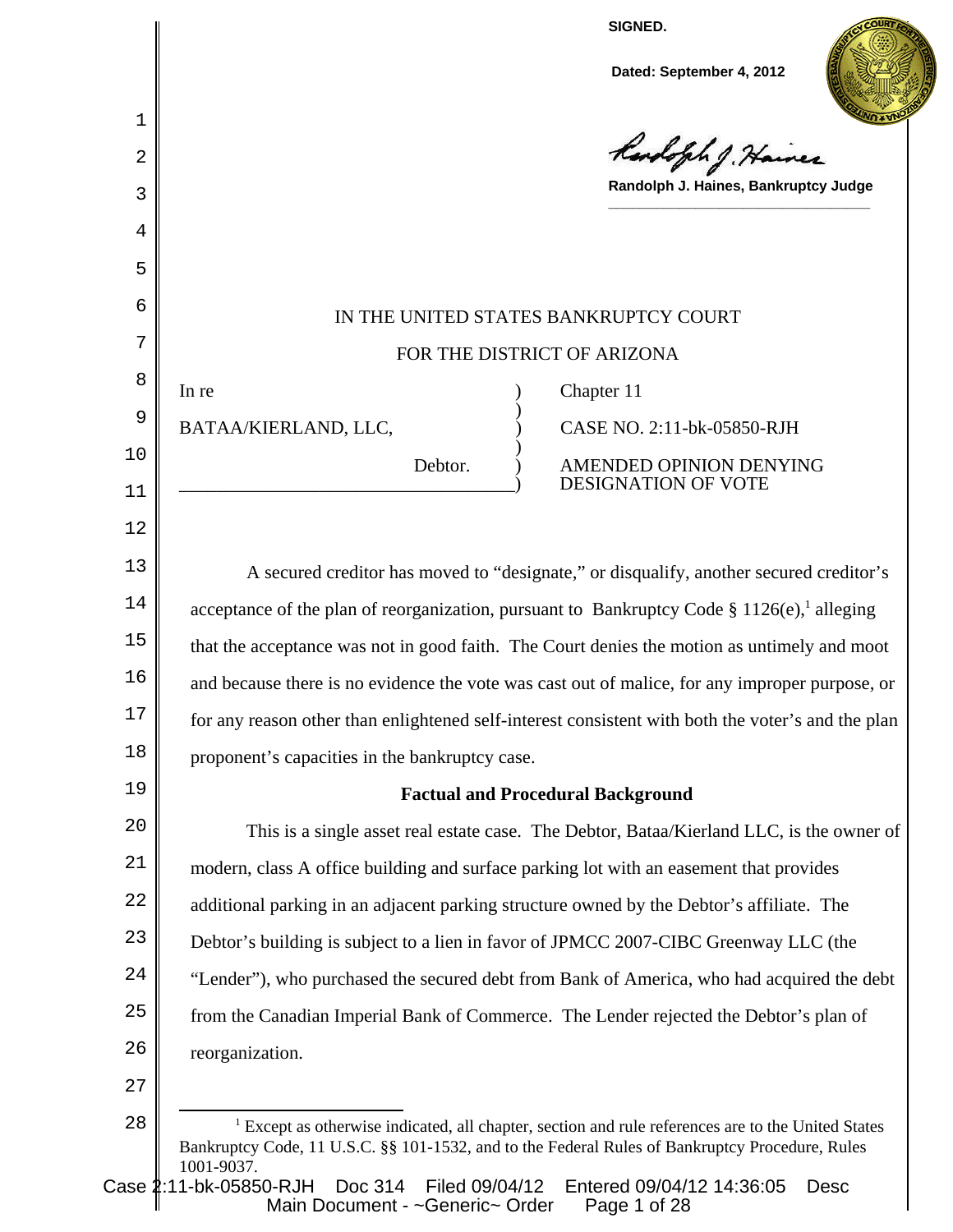Maricopa County held a real property tax claim against the Debtor that was secured by a senior lien on the Debtor's property. Maricopa County's claim was impaired, and it accepted the plan.

1

2

3

4

5

6

7

8

9

10

11

12

13

14

15

16

17

18

19

 $2.0$ 

21

22

23

24

25

26

The acceptance the Lender seeks to disqualify was that of Joseph Annoreno, who had made a pre-petition loan to the Debtor in the amount of \$5,000 for the purchase of computer equipment and accessories to be used in the operation of the Debtor's business. Annoreno is the Chief Executive Officer of a tenant of the adjacent building owned by the Debtor's affiliate, and had become friends with the Debtor's principal over the years. Annoreno also owns a holding company that makes small to medium size loans. The Debtor granted Annoreno a security interest in the computer equipment to secure the debt owed to Annoreno, and made payments on that debt for seven months prior to the filing of the bankruptcy case. The Debtor's plan pays Annoreno's allowed secured claim in full, with interest of 5% (less than the 8% rate in the promissory note), over a period of three years, and his unsecured deficiency claim will be treated as a Class 4 unsecured claim. Annoreno accepted the Debtor's plan, and it is this acceptance that the Lender seeks to disqualify as made in bad faith.

The Lender also objected to the classification of Maricopa County's secured tax claim, arguing that it was either not a valid claim at all, that it was not a valid secured claim, or that it was not impaired because it received the treatment required for a priority *unsecured* tax claim, but at the confirmation hearing the Court denied those objections. The Lender also objected to confirmation on the ground that there was no accepting impaired class so the plan failed to satisfy  $§ 1129(a)(10).^2$ 

The deadline for submitting ballots on the Debtor's plan was October 19, 2011. The Lender's objection to the plan was filed on October 20. In this 35 page objection the Lender asserted virtually every confirmation objection available to a secured creditor, including the alleged failure of the plan and voting to satisfy  $\S 1129(a)(10)$ . The Lender's primary

<sup>27</sup> 28 <sup>2</sup> Section 1129(a)(10) provides: "If a class of claims is impaired under the plan, at least one class of claims that is impaired under the plan has accepted the plan, determined without including any acceptance of the plan by any insider."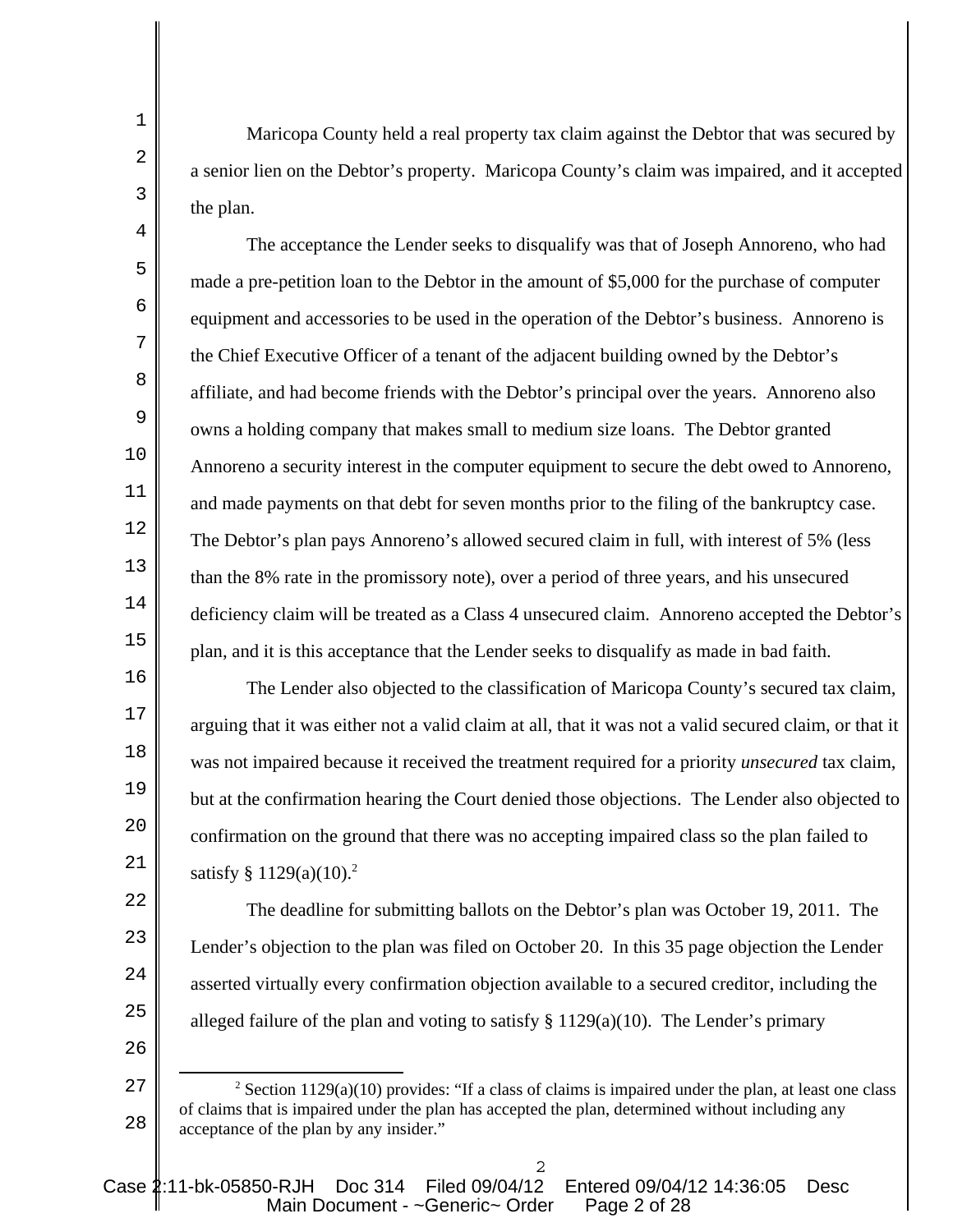objections to the acceptance by Annoreno were that his claim was "artificially" impaired because the Debtor could have paid for the computer equipment in full, because there was an artificial, gerrymandering classification that sought to "disenfranchise" the Lender, and because Annoreno may be an insider whose vote does not count for purposes of  $\S 1129(a)(10)$ . As part of the latter objection the Lender stated that Annoreno's refusal to sell his claim to the Lender for the full amount "suggests that any vote in favor of the Plan by Mr. Annoreno was made so that the Debtor would have an accepting impaired class." The objection stated, in one sentence and without citation to any authority, that the Court should "designate any vote in favor of the plan by Annoreno as a bad-faith vote under Section 1126(e)." The objection did not include any motion for designation of the Annoreno vote.

The initial, nonevidentiary hearing on confirmation of the plan was held on October 27, at which time the Court set an evidentiary hearing on confirmation for February 6 and 7, 2012. That hearing was postponed while the parties engaged in mediation. Although the parties reached a global settlement at the mediation, the Lender subsequently rejected that agreement. On March 21, the Court denied the Debtor's motion to strike the Lender's objections to the plan as a sanction for failing to mediate in good faith with a party who had sufficient settlement authority, and set a two-day evidentiary hearing on confirmation for May 29-30.

On May 24, the Lender filed a "Supplemental Objection" to the Debtor's plan after the conclusion of discovery. This objection did not object to either the claim or vote of Annoreno, nor seek its designation. The parties filed their joint pre-trial statement on May 25.

At 8:41 am on May 29, the Lender filed its objection to the Annoreno claim and its motion to "designate the vote submitted by Annoreno because the Annoreno claim was strategically incurred for the sole purpose of effectuating a cram-down." The two-day evidentiary hearing on confirmation began thirty minutes later, at 9:10 am.

On July 10, the Court issued a memorandum decision denying the Lender's objections and concluding that the Debtor's plan of reorganization should be confirmed. The final order

27 28

1

2

3

4

5

6

7

8

9

10

11

12

13

14

15

16

17

18

19

 $2.0$ 

21

22

23

24

25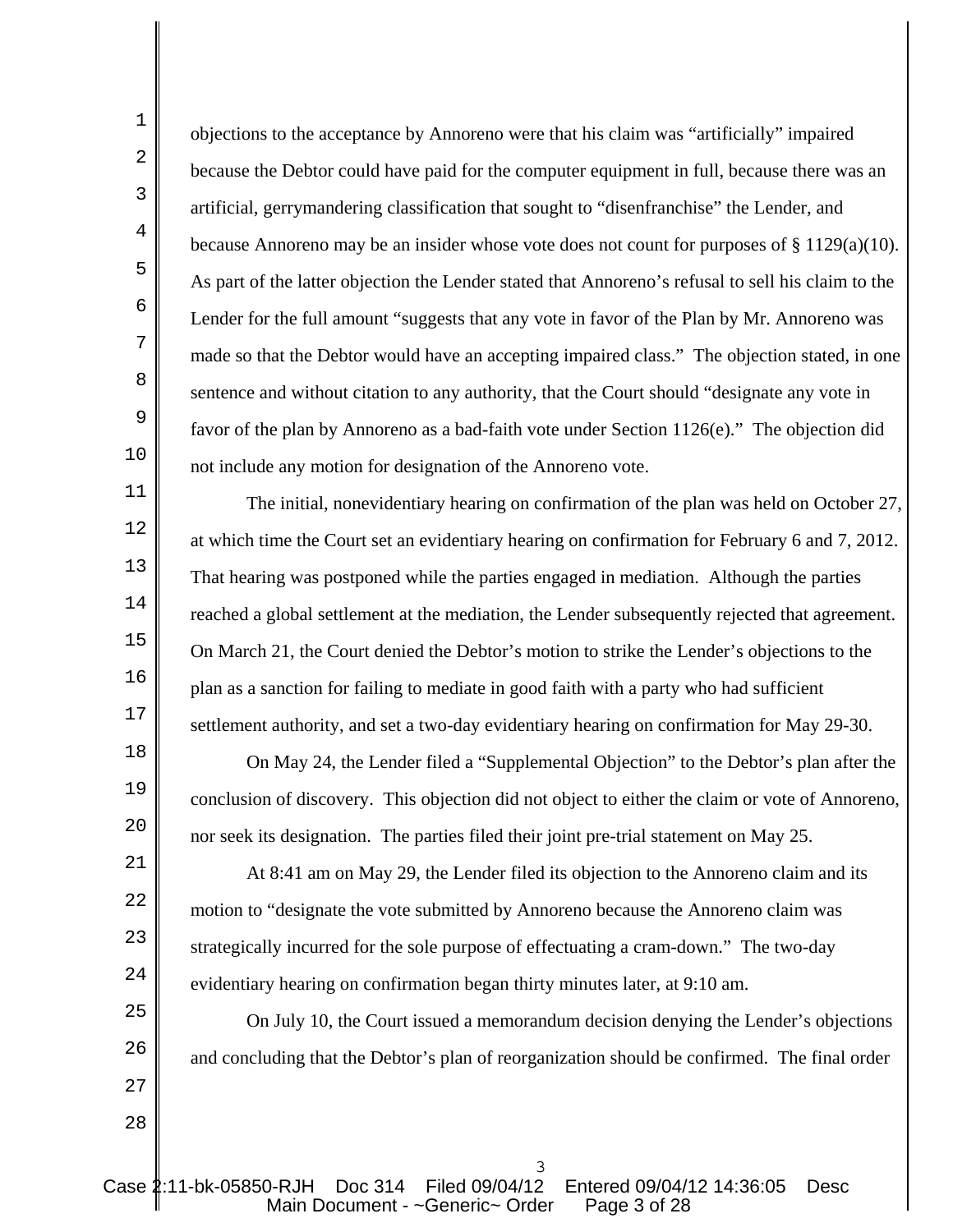confirming the plan was entered on August 2. The Lender appealed that order and its appeal is pending before the District Court for the District of Arizona.

1

2

3

4

5

6

7

8

9

10

11

12

13

14

15

16

17

18

19

 $2.0$ 

25

Annoreno responded and objected to the Lender's motion to designate the Annoreno vote, and a nonevidentiary hearing on that motion was held on June 20, at which time the Court took the matter under advisement.

## **Timeliness**

Section 1126(e) requires notice and a hearing before the court may designate a vote on plan confirmation.<sup>3</sup> An objection to plan confirmation does not serve as a motion for § 1126(e) purposes, at least in part because the creditor whose vote is being challenged must be given a separate notice. A notice of the designation attempt must occur before confirmation to provide the "chance to summarily address such allegations, with some advance notice, however limited."<sup>4</sup>

The first issue in this case then becomes whether the motion to designate was timely, coming seven months after the balloting and the first hearing on confirmation, and just minutes before commencement of the final evidentiary hearing on confirmation. The acceptances by classes and the satisfaction of § 1129(a)(10) were determined at the May 29-30 final confirmation hearing, long before Annoreno was given any notice of a hearing on the Lender's attempt to disqualify his vote. The Lender was required to give notice to Annoreno that a hearing was going to be held to designate his vote before the conclusion of the confirmation hearing.

21 22 23 24 Nor was the motion to designate identified as an issue to be tried at confirmation in the Joint Pre-Trial Statement filed by the Lender and the Debtor. The Lender did identify in the Joint Pre-Trial Statement its contention that Annoreno's acceptance of the plan was not submitted in good faith, but did not give notice, and certainly none to Annoreno who was not a

<sup>26</sup> 27 28 3 Section 1126(e) provides: "On request of a party in interest, and *after notice and a hearing*, the court may designate any entity whose acceptance or rejection of such plan was not in good faith, or was not solicited or procured in good faith or in accordance with the provisions of this title." (emphasis added). *See In re Embrace Sys. Corp*., 178 B.R. 112, 121-122 (Bankr. W.D. Mich. 1995). <sup>4</sup> *Id.* at 121.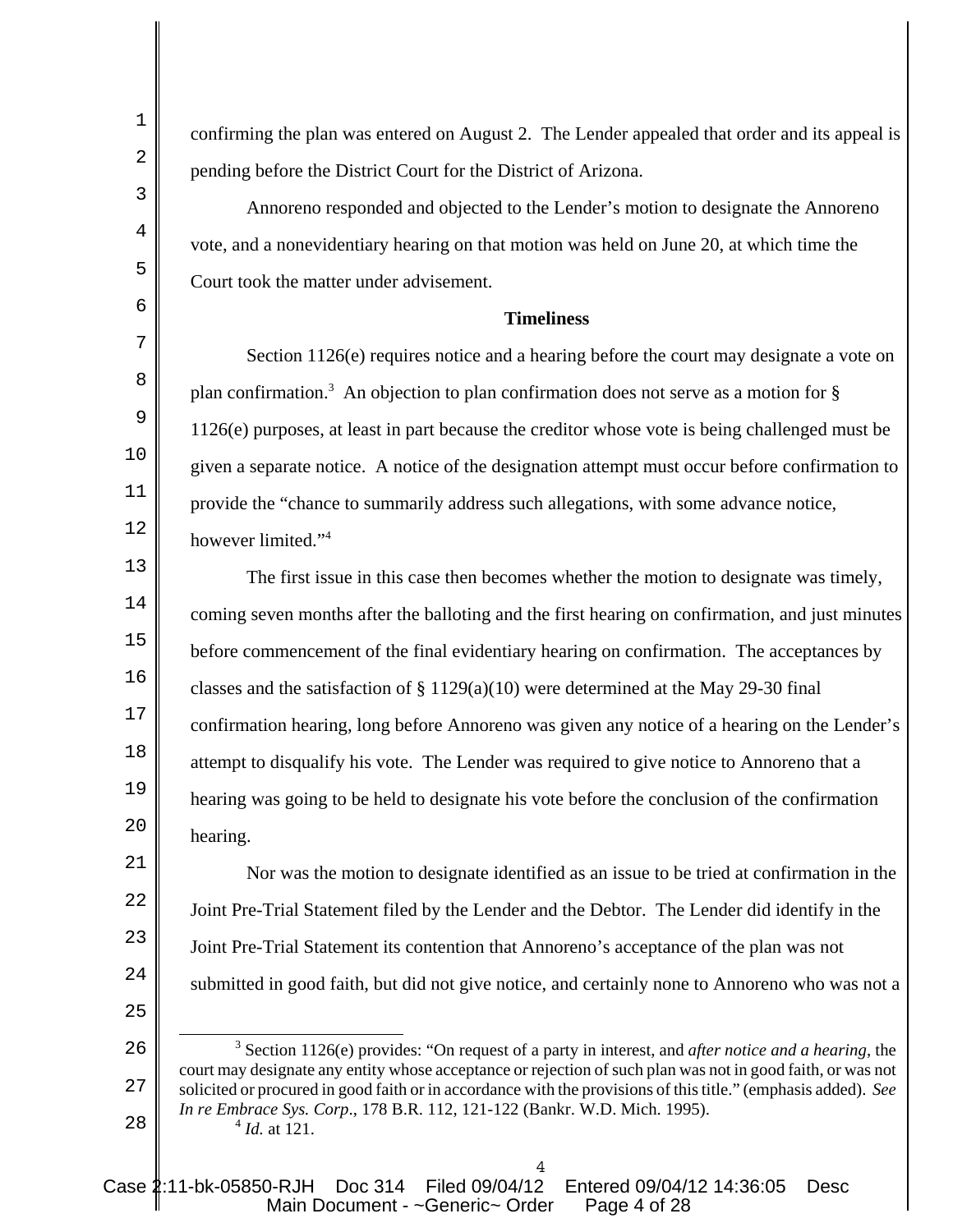| $\mathbf 1$    | party to this Joint Pre-Trial Statement, that the § 1126(e) motion would be heard as part of the                                                                                                                                                                                                                      |
|----------------|-----------------------------------------------------------------------------------------------------------------------------------------------------------------------------------------------------------------------------------------------------------------------------------------------------------------------|
| $\overline{a}$ | confirmation hearing. Since designation did not appear in the Joint Pre-Trial Statement for the                                                                                                                                                                                                                       |
| 3              | confirmation hearing, and there was no notice to Annoreno nor hearing on the designation                                                                                                                                                                                                                              |
| $\overline{4}$ | motion prior to the confirmation hearing at which Annoreno's acceptance was counted, the                                                                                                                                                                                                                              |
| 5              | motion is untimely and now moot.                                                                                                                                                                                                                                                                                      |
| 6              | <b>Mootness</b>                                                                                                                                                                                                                                                                                                       |
| 7              | The motion to designate is also moot because the acceptance by Maricopa County                                                                                                                                                                                                                                        |
| 8              | satisfies $\S 1129(a)(10)$ . Given the acceptance by Maricopa County, it will make no difference                                                                                                                                                                                                                      |
| 9              | to confirmation of the plan whether Annoreno's vote is counted or not.                                                                                                                                                                                                                                                |
| $10$           | The Court recognizes, however, that the Lender has appealed the confirmation order,                                                                                                                                                                                                                                   |
| $11\,$         | and that appeal will undoubtedly include the Lender's argument that the acceptance by                                                                                                                                                                                                                                 |
| $12\,$         | Maricopa County cannot satisfy $\S 1129(a)(10)$ . If the Court's denial of that argument is                                                                                                                                                                                                                           |
| 13             | reversed on appeal, the acceptance by Annoreno would provide the only class capable of                                                                                                                                                                                                                                |
| 14             | satisfying § 1129(a)(10). It therefore may serve judicial economy to address now the merits of                                                                                                                                                                                                                        |
| 15             | the designation motion, even though it is moot.                                                                                                                                                                                                                                                                       |
| 16             | <b>Classification of Annoreno's Claim</b>                                                                                                                                                                                                                                                                             |
| 17             | The Lender makes several arguments that Class 2D, consisting solely of Annoreno's                                                                                                                                                                                                                                     |
| 18             | claim, cannot satisfy § 1129(a)(10) even if Annoreno's acceptance is allowed. For example,                                                                                                                                                                                                                            |
| 19             | the Lender argues that Annoreno's claim could have been paid in full by the Debtor prior to                                                                                                                                                                                                                           |
| 20             | the filing of this bankruptcy case, so the plan's payment of this claim over time constitutes                                                                                                                                                                                                                         |
| 21             | "artificial impairment" or gerrymandering that cannot satisfy $\S 1129(a)(10)$ .                                                                                                                                                                                                                                      |
| 22             | Although "gerrymandering" is neither defined nor mentioned in the Bankruptcy Code,                                                                                                                                                                                                                                    |
| 23             | it has been used as a term of art in some bankruptcy cases to describe a very particular                                                                                                                                                                                                                              |
| 24             | prohibited practice in the Chapter 11 plan confirmation process. <sup>5</sup> According to most courts                                                                                                                                                                                                                |
| 25             | that have employed the term in the confirmation context, including the Ninth Circuit,                                                                                                                                                                                                                                 |
| 26             |                                                                                                                                                                                                                                                                                                                       |
| 27<br>28       | $5$ E.g., Save Our Springs (S.O.S.) Alliance, Inc. v. WSI (II)-COS, LLC (In re Save Our Springs<br>(S.O.S.) Alliance, Inc.), 632 F.3d 168, 174 (5th Cir. 2011) ("[D]ebtors cannot place claims into separate<br>classes to gerrymander the vote – that is, to create an impaired class that will approve the plan."). |
|                |                                                                                                                                                                                                                                                                                                                       |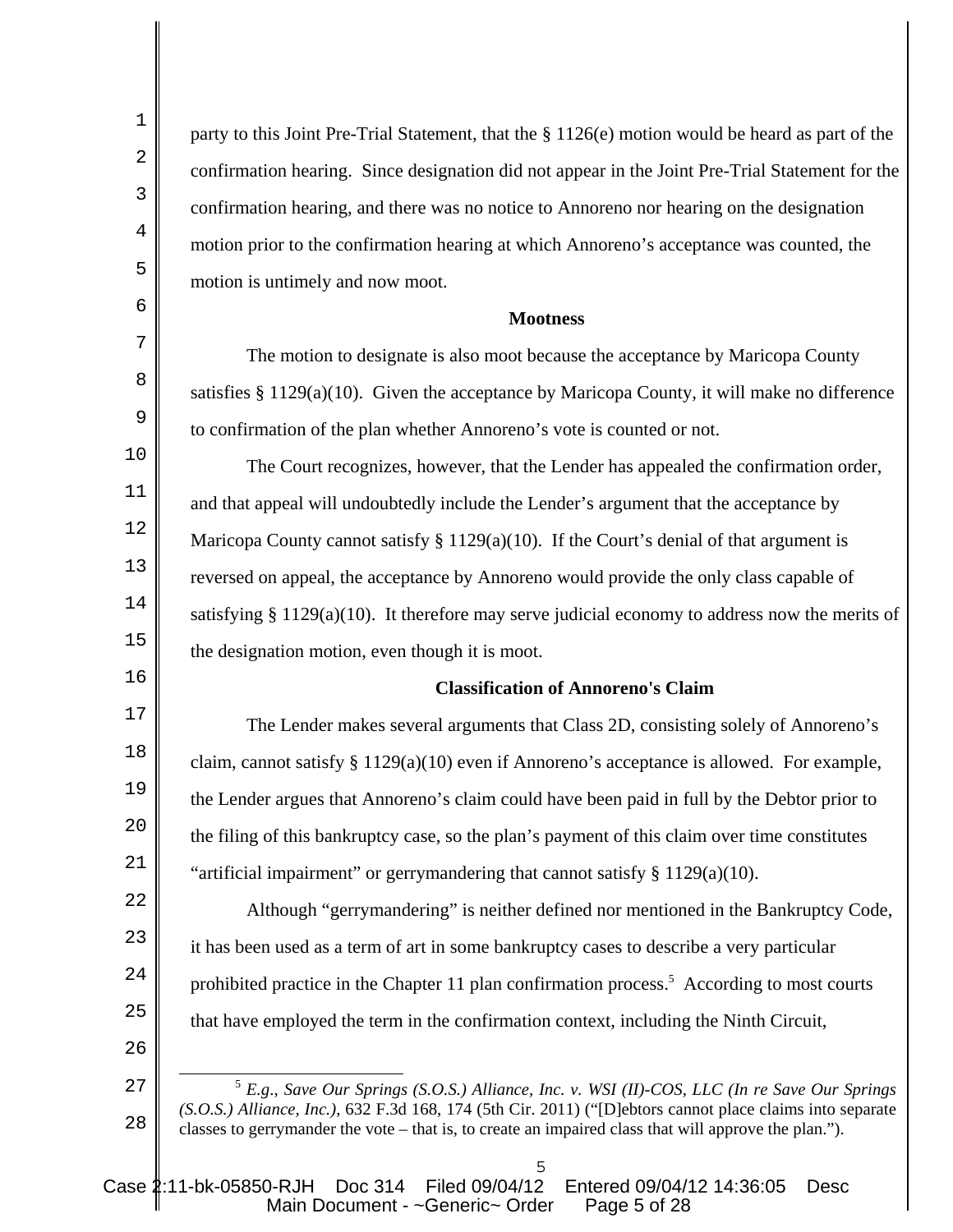| $\mathbf 1$    | "gerrymandering" is the placement of substantially similar claims in separate classes for the                                                                                                                                       |
|----------------|-------------------------------------------------------------------------------------------------------------------------------------------------------------------------------------------------------------------------------------|
| $\overline{2}$ | sole purpose of obtaining acceptance of the plan by at least one impaired class to satisfy Code                                                                                                                                     |
| $\mathbf{3}$   | $§$ 1129(a)(10). <sup>6</sup> Once it is determined that separately classified claims are dissimilar under $§$                                                                                                                      |
| $\overline{4}$ | 1122, however, "there is no basis or reason to consider the Debtor's motives underlying such                                                                                                                                        |
| 5              | classification, whether they be gerrymandering or for business reasons, because the Code                                                                                                                                            |
| $\epsilon$     | requires such separate classification regardless of the Debtor's motive." <sup>7</sup> In short,                                                                                                                                    |
| 7              | classification of a secured claim, which must be separately classified pursuant to § 1122,                                                                                                                                          |
| 8              | cannot possibly constitute "gerrymandering" as that term has been used in the reported case                                                                                                                                         |
| $\mathsf 9$    | law.                                                                                                                                                                                                                                |
| $10\,$         | Moreover, it is not "the bankruptcy court's role to ask whether alternative payment                                                                                                                                                 |
| 11             | structures could produce a different scenario in regard to impairment of classes." <sup>8</sup> In Anaheim,                                                                                                                         |
| 12             | the Ninth Circuit rejected the very concept of "artificial impairment" because § 1124 does not                                                                                                                                      |
| 13             | differentiate between artificial and actual impairment. <sup>9</sup> If a claim is properly classified and the                                                                                                                      |
| 14             | plan modifies the creditor's state law rights, there is no reason to inquire into the motive for                                                                                                                                    |
| 15             | that claim's treatment under the plan. <sup>10</sup>                                                                                                                                                                                |
| 16             | Here, the Debtor presented evidence that Annoreno had been granted a pre-                                                                                                                                                           |
| 17             | petition security interest in certain computer equipment and accessories used in connection                                                                                                                                         |
| 18             | with the operation of the Debtor's business in exchange for the loan to purchase them. It is                                                                                                                                        |
| 19             | apparently undisputed that the Debtor made payments on the secured debt for approximately                                                                                                                                           |
| 20             | seven months prior to the bankruptcy filing. Annoreno's claim is a perfected secured claim,                                                                                                                                         |
| 21             |                                                                                                                                                                                                                                     |
| 22             | $^6$ In re Red Mountain Mach. Co., 448 B.R. 1 (Bankr. D. Ariz. 2011). See, e.g., Barakat v. Life Ins.<br>Co. of Va. (In re Barakat), 99 F.3d 1520, 1526 (9th Cir. 1996) ("a debtor cannot 'classify similar claims                  |
| 23             | differently in order to gerrymander an affirmative vote in a reorganization plan.""), citing <i>Phoenix Mut. Life</i><br>Ins. Co. v. Greystone III Joint Venture (In re Greystone III Joint Venture), 995 F.2d 1274, 1279 (5th Cir. |
| 24             | 1991) and Oxford Life Ins. Co. v. Tucson Self-Storage, Inc. (In re Tucson Self-Storage, Inc.), 166 B.R. 892,<br>897 (9th Cir. BAP 1994).                                                                                            |
| 25             | <sup>7</sup> In re Loop 76, LLC, 442 B.R. 713, 716 (Bankr. D. Ariz. 2010), aff'd, 465 B.R. 525 (9th Cir. BAP<br>2012).                                                                                                              |
| 26             | <sup>8</sup> Conn. Gen. Life Ins. Co. v. Hotel Assocs. of Tucson (In re Hotel Assocs. of Tucson), 165 B.R. 470,<br>475 (9th Cir. BAP 1994).                                                                                         |
| 27             | $9$ L & J Anaheim Assocs. v. Kawasaki Leasing Int'l, Inc. (In re L & J Anaheim Assocs.), 995 F.2d                                                                                                                                   |
| 28             | 940, 942 (9th Cir. 1993).<br>$10$ <i>Id.</i> at 943.                                                                                                                                                                                |
|                |                                                                                                                                                                                                                                     |

Case 2:11-bk-05850-RJH Doc 314 Filed 09/04/12 Entered 09/04/12 14:36:05 Desc Main Document - ~Generic~ Order Page 6 of 28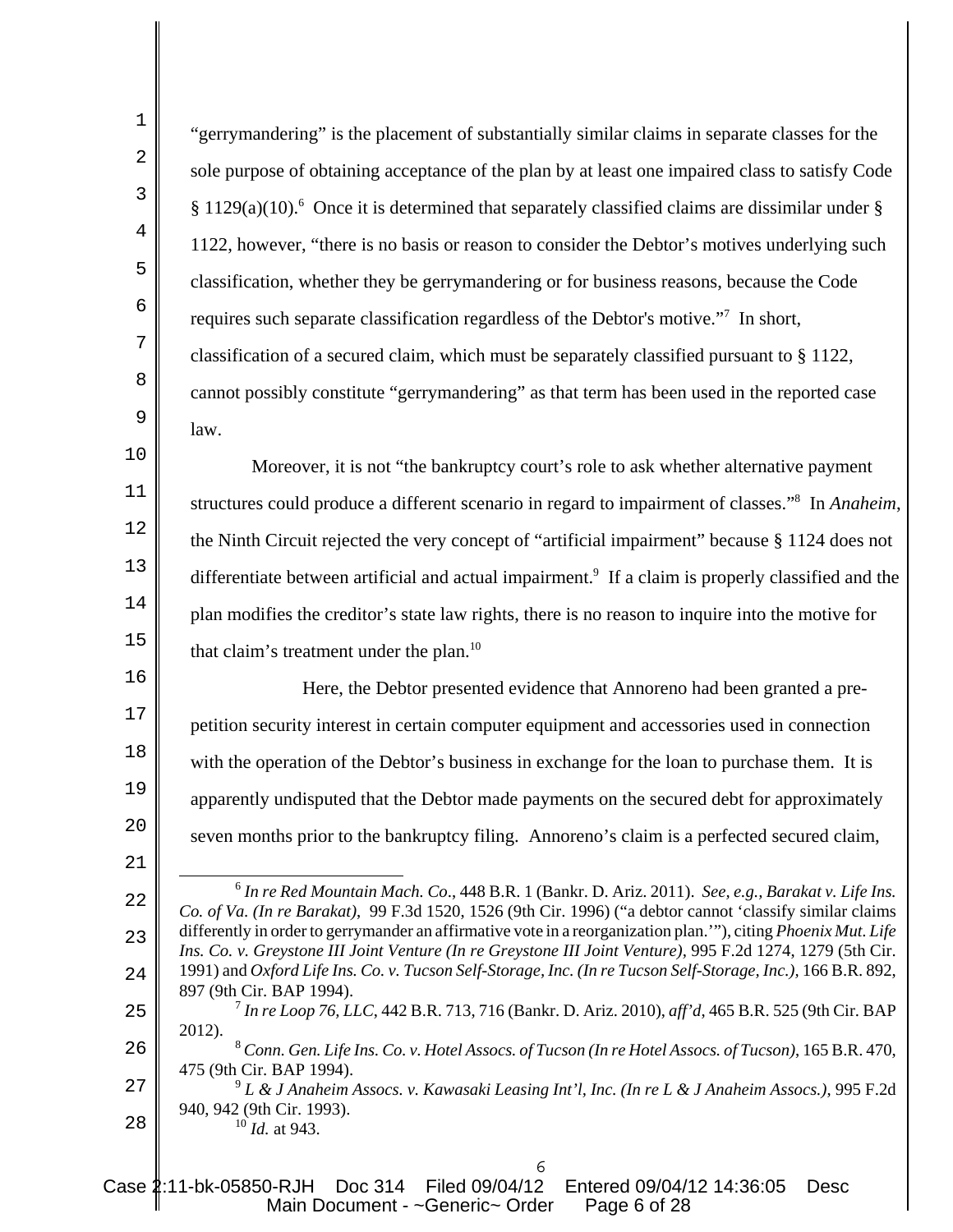and the Lender presented no evidence to the contrary. In fact, during oral argument, counsel for the Lender dropped its claim objection and admitted that Annoreno's claim was both properly secured and properly classified. On these facts, there is no basis under the language of the Code or Ninth Circuit precedent to conclude that  $\S 1129(a)(10)$  has not been satisfied on a theory of gerrymandering or artificial impairment.

Along with Maricopa County, Annoreno's claim is both properly classified and impaired under the plan, so Annoreno's acceptance also satisfies the  $\S 1129(a)(10)$ requirement unless that acceptance is disqualified pursuant to § 1126(e).

#### **Annoreno's Good Faith**

Section 1126(e) provides that "[o]n request of a party in interest, and after notice and a hearing, the court may designate any entity whose acceptance or rejection of such plan was not in good faith, or was not solicited or procured in good faith or in accordance with the provisions of this title." The language of the Code does not specify the consequences of so "designating" an acceptance, but the origins and history of the provision make clear, and the Ninth Circuit had held, that "In this context, designate means disqualify from voting."<sup>11</sup>

But the meaning of "good faith," as used in  $\S 1126(e)$ , was also intentionally left undefined by Congress.<sup>12</sup> So courts must consider the context of the historical use of the term to ascertain its meaning, and then apply the "data of practical human experience" and the court's own "perspicacity derived from the data of its informed practical experience in dealing with bankrupts [sic] and their creditors"<sup>13</sup> to determine whether that good faith is lacking under the facts.

In *Figter*, the Ninth Circuit held that bad faith occurs when a person seeks to secure some "untoward advantage" over other creditors for some "ulterior" reason.14 The *Figter*

24 25

26

28

1

2

3

4

5

6

7

8

9

10

11

12

13

14

15

16

17

18

19

 $2.0$ 

21

22

23

<sup>14</sup> *Id.* at 639*.*

Case 2:11-bk-05850-RJH Doc 314 Filed 09/04/12 Entered 09/04/12 14:36:05 Desc Main Document - ~Generic~ Order Page 7 of 28

<sup>11</sup> *Figter Ltd. v. Teachers Ins. and Annuity Assoc. of Am. (In re Figter Ltd.)*, 118 F.3d 635, 638 (9th Cir. 1997). *Accord*, *Insinger Mach Co. v. Fed. Support Co. (In re Fed. Support Co.)*, 859 F.2d 17, 19 (4th Cir. 1988).

<sup>27</sup> <sup>12</sup> "The Bankruptcy Code does not further define the rather murky term 'good faith.' That job has been left to the courts." *Figter*, 118 B.R. at 638.

<sup>13</sup> *Id.* at 639-40.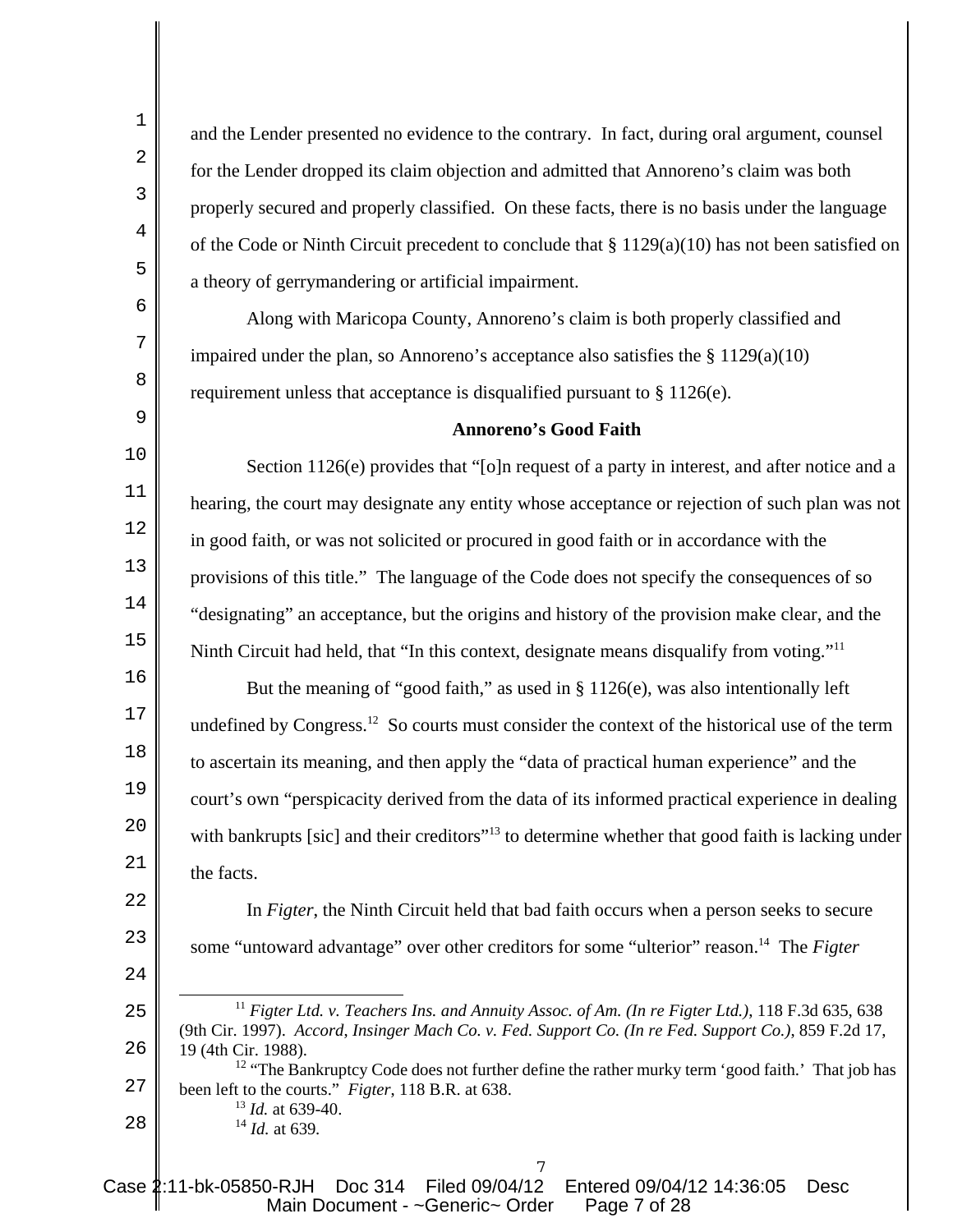| $1\,$          | opinion essentially equated a lack of good faith with "ulterior motive," and then struggled to                                                                     |
|----------------|--------------------------------------------------------------------------------------------------------------------------------------------------------------------|
| $\overline{a}$ | define ulterior motive. The opinion apparently derived the "ulterior motive" definition of bad                                                                     |
| $\overline{3}$ | faith from the history of the origins, drafting and application of the predecessor of $\S 1126(e)$ .                                                               |
| $\overline{4}$ | But while that equation of bad faith with ulterior motive can in fact be found in the history of                                                                   |
| 5              | the adoption and application of the Bankruptcy Act's predecessor to $\S 1126(e)$ , the Figter                                                                      |
| $\epsilon$     | opinion itself did not provide that history. Instead, it only referenced a Supreme Court                                                                           |
| 7              | opinion, Young v. Highee, <sup>15</sup> which in dictum and a footnote recited some of that history but                                                            |
| $\,8\,$        | never used the term "ulterior motive." Yet in the very next sentence after the paragraph                                                                           |
| $\mathsf 9$    | discussing Young v. Higbee, the Figter opinion made its statement that bad faith is found in the                                                                   |
| $10$           | effort "to secure some untoward advantage over other creditors for some ulterior motive." <sup>16</sup>                                                            |
| $11\,$         | In Figter itself, the debtor appealed the bankruptcy court's ruling that a pre-petition                                                                            |
| 12             | secured creditor's purchase and voting of twenty-one unsecured claims was in good faith,                                                                           |
| 13             | which resulted in the debtor's plan being rendered unconfirmable because it was unable to                                                                          |
| $14\,$         | satisfy $\S 1129(a)(10)$ , even though the plan provided for full payment of the creditor's                                                                        |
| 15             | oversecured claim. <sup>17</sup> On appeal, the Ninth Circuit upheld the bankruptcy court's finding of                                                             |
| 16             | good faith because the creditor "acted in a good faith attempt to protect its interests and not                                                                    |
| 17             | with some ulterior motive" <sup>18</sup> when it "bought up most of the Class 3 claims in an effort to                                                             |
| 18             | protect its own Class 2 claim." <sup>19</sup> To the court, this was not an ulterior motive because it was a                                                       |
| 19             | "creditor's self interest as a creditor [rather than] a motive which is ulterior to the purpose of                                                                 |
| 20             | protecting a creditor's interest." <sup>20</sup> The court reasoned:                                                                                               |
| 21             |                                                                                                                                                                    |
| 22             | [T] he mere fact that a creditor has purchased additional claims for the purpose of                                                                                |
| 23             | protecting his own existing claim does not demonstrate bad faith or an ulterior<br>motive. "As long as a creditor acts to preserve what he reasonably perceives as |
| 24             | his fair share of the debtor's estate, bad faith will not be attributed to his<br>purchase of claims to control a class vote." <sup>21</sup> (citation omitted).   |
| 25             | <sup>15</sup> Young v. Higbee Co., 324 U.S. 204 (1945), discussed in Figter, 118 B.R. at 638-39.                                                                   |
| 26             | $16$ <i>Id.</i> at 639.<br>$17$ <i>Id.</i> at 637.                                                                                                                 |
| 27             | $18$ <i>Id.</i> at 640<br>$19$ <i>Id.</i> at 641.                                                                                                                  |
| 28             | $^{20}$ <i>Id.</i> at 639.<br>$^{21}$ <i>Id.</i>                                                                                                                   |
|                | 8                                                                                                                                                                  |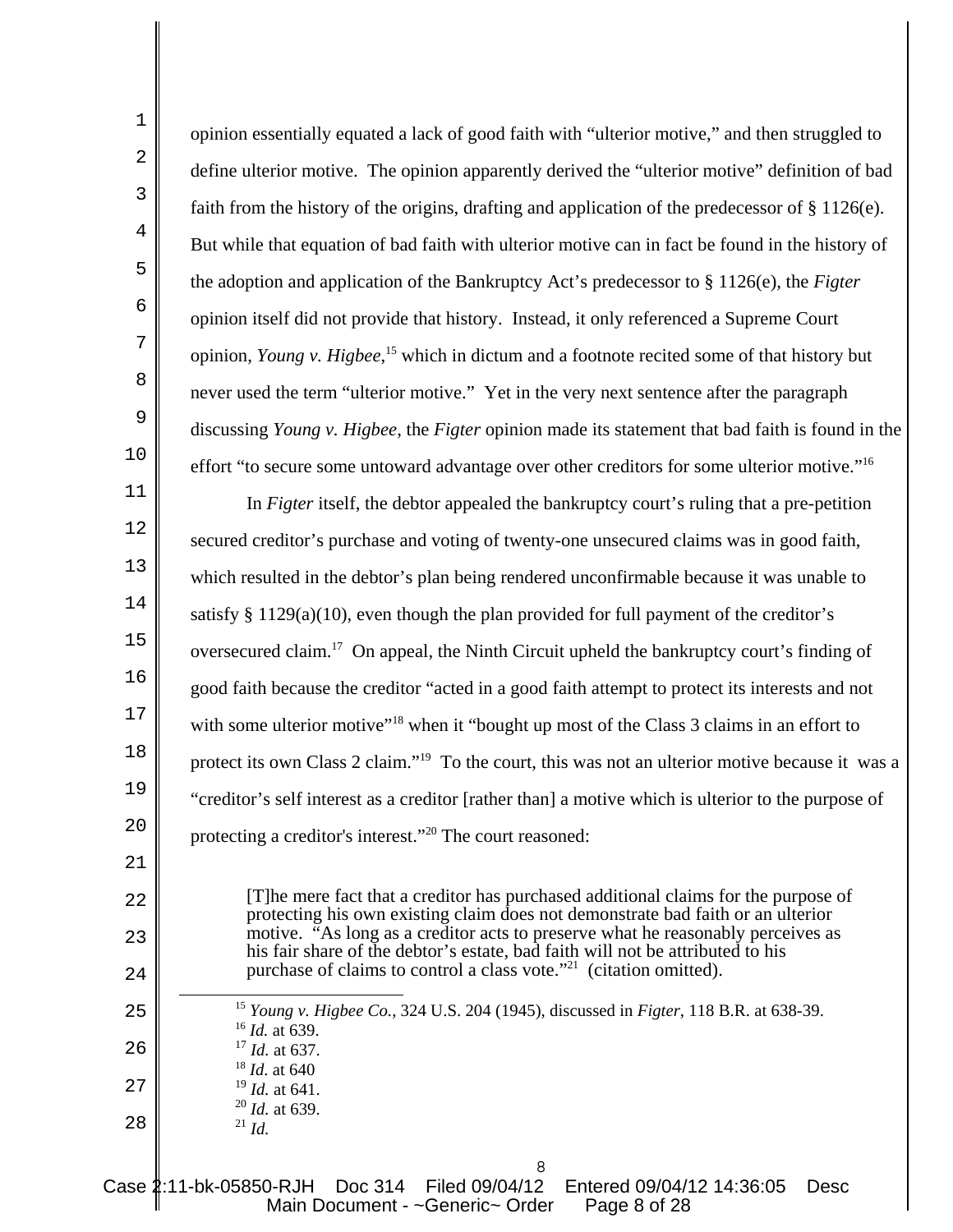The *Figter* opinion also held that good faith is a fluid standard that is not controlled by one single factor or set of factors. "[T]he bankruptcy court must simply approach each good faith determination with a perspicacity derived from the data of its informed practical experience," while at the same time differentiating between "a creditor's self interest as a creditor and a motive which is ulterior to the purpose of protecting a creditor's interest."<sup>22</sup>

Although the *Figter* opinion never explicitly defined "ulterior," nor what the bad faith motive must be ulterior to, the numerous examples mentioned leave the inescapable conclusion that the Ninth Circuit required the disqualifying "ulterior" motive to be ulterior to the creditor's status as a creditor. The opinion effectively holds that a creditor's enlightened self interest, *qua* creditor, cannot be deemed ulterior, and that an ulterior motive must be to benefit "some unrelated interest" as opposed to "his interest as a creditor."<sup>23</sup> The disqualifying motive must be one that is "ulterior to the purpose of protecting a creditor's interest."<sup>24</sup>

14 15 16 17 18 19  $2.0$ 21 22 23 Other modern cases applying § 1126(e) concur that bad faith is primarily to be found in ulterior motives, and that motives are deemed "ulterior" only when they are ulterior to the creditor's capacity as a creditor. The *Landing* opinion, cited in *Figter*, was quite explicit that § 1126(e) applies only "when the voting process is being used as a device with which to accomplish some ulterior purpose, out of keeping with the purpose of the reorganization process itself, and [is] only incidentally related to the creditor's status *qua* creditor."25 The Second Circuit's recent decision in *DBSD* concurs, stating that the issue "centers on what sort of 'ulterior motives' may trigger designation under §1126(e)."26 In *DBSD*, a competitor without its own pre-petition claim strategically purchased an entire class of claims with the intention of using its votes to acquire the debtor's spectrum rights.<sup>27</sup> The Second Circuit

24

28

1

2

3

4

5

6

7

8

9

10

11

12

13

- 25 26 27 <sup>22</sup> *Id.* at 639-640. <sup>23</sup> *Id.* at 639, citing *In re Landing Assocs., Ltd.*, 157 B.R. 791, 803 (Bankr. W.D. Tex. 1993). 24 *Figter*, 118 B.R. at 639. <sup>25</sup> *Landing Assocs.*, 157 B.R. at 807. <sup>26</sup> *DISH Network Corp. v. DBSD N. Am., Inc. (In re DBSD N. Am., Inc*.), 634 F.3d 79, 102 (2d Cir.
	- 2011). <sup>27</sup> *Id.* at 104-105.

9

Case 2:11-bk-05850-RJH Doc 314 Filed 09/04/12 Entered 09/04/12 14:36:05 Desc Main Document - ~Generic~ Order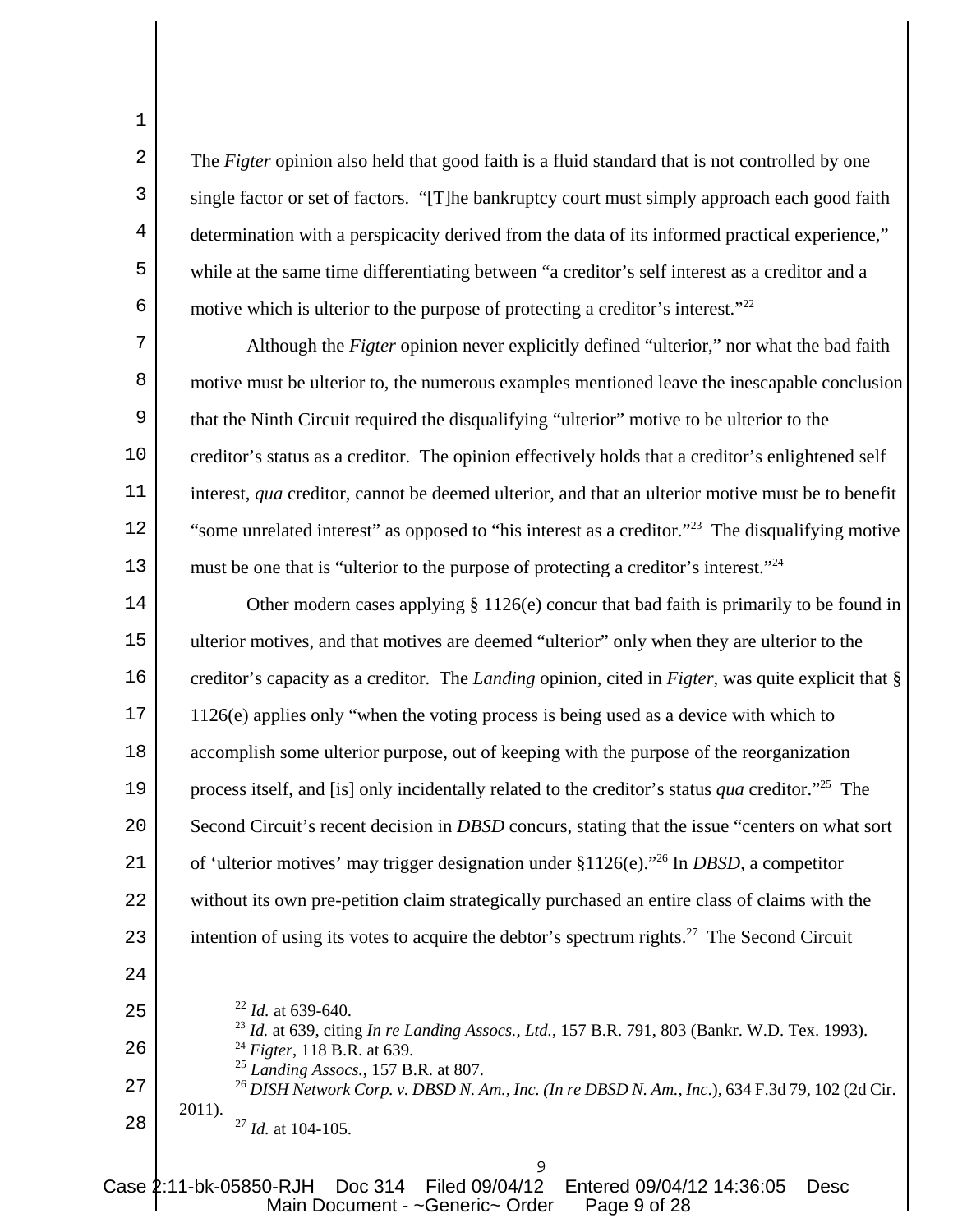affirmed the bankruptcy court's designation of the competitor's vote because the competitor's motive went beyond the traditional creditor seeking to maximize its return on the pre-petition debt it held. In doing so, the Second Circuit noted that "not just any ulterior motive constitutes the sort of improper motive that will support a finding of bad faith," because "most creditors have interests beyond their claim" that will affect how they vote.<sup>28</sup> For example, trade creditors' votes may properly be influenced by their interest in continuing to do business with the reorganized debtor. And it noted that designation should be employed "sparingly, as 'the exception, not the rule."<sup>29</sup>

Because Ninth Circuit precedent controls this case, the issue here becomes whether a pre-petition creditor's acceptance of debtor's plan was cast in good faith when the creditor's motive was to see the debtor succeed by supplying the acceptance required by  $\S 1129(a)(10)$ . Stated more simply, the issue is whether it is an ulterior motive for a "friendly" creditor to hold out from having his interest purchased by another claimholder who sought to block the debtor's plan.

15 16 17 18 19  $2.0$ 21 22 23 24 25 26 To obtain a designation of Annoreno's vote, the Lender has a heavy burden of proof because designation is a narrow exception to the ordinary democratic process, and because bad faith is akin to fraud, which is never presumed. But the Lender has not provided *any* evidence or even argument that Annoreno was acting in any other capacity beyond that of a selfinterested creditor. Although the Lender argues that a "friendly" creditor acts in much the same way as a competitor with an ulterior motive, neither the facts of the case nor the analysis and holding of *Figter* support that analogy. Rather, as *DBSD* noted, it is not an ulterior motive for a creditor to be "friendly" to the reorganization because it wants the reorganization to succeed so that it can continue to do business with the reorganized debtor, which is apparently Annoreno's only motive here; at least, the Lender has not suggested any other, improper motive. Moreover, if a creditor can purchase and vote a claim in another class solely because that creditor wants the plan to fail, as in *Figter*, then certainly a creditor can vote its

<sup>28</sup> *Id.* at 102.

1

2

3

4

5

6

7

8

9

10

11

12

13

14

27

<sup>29</sup> *Id.* at 101.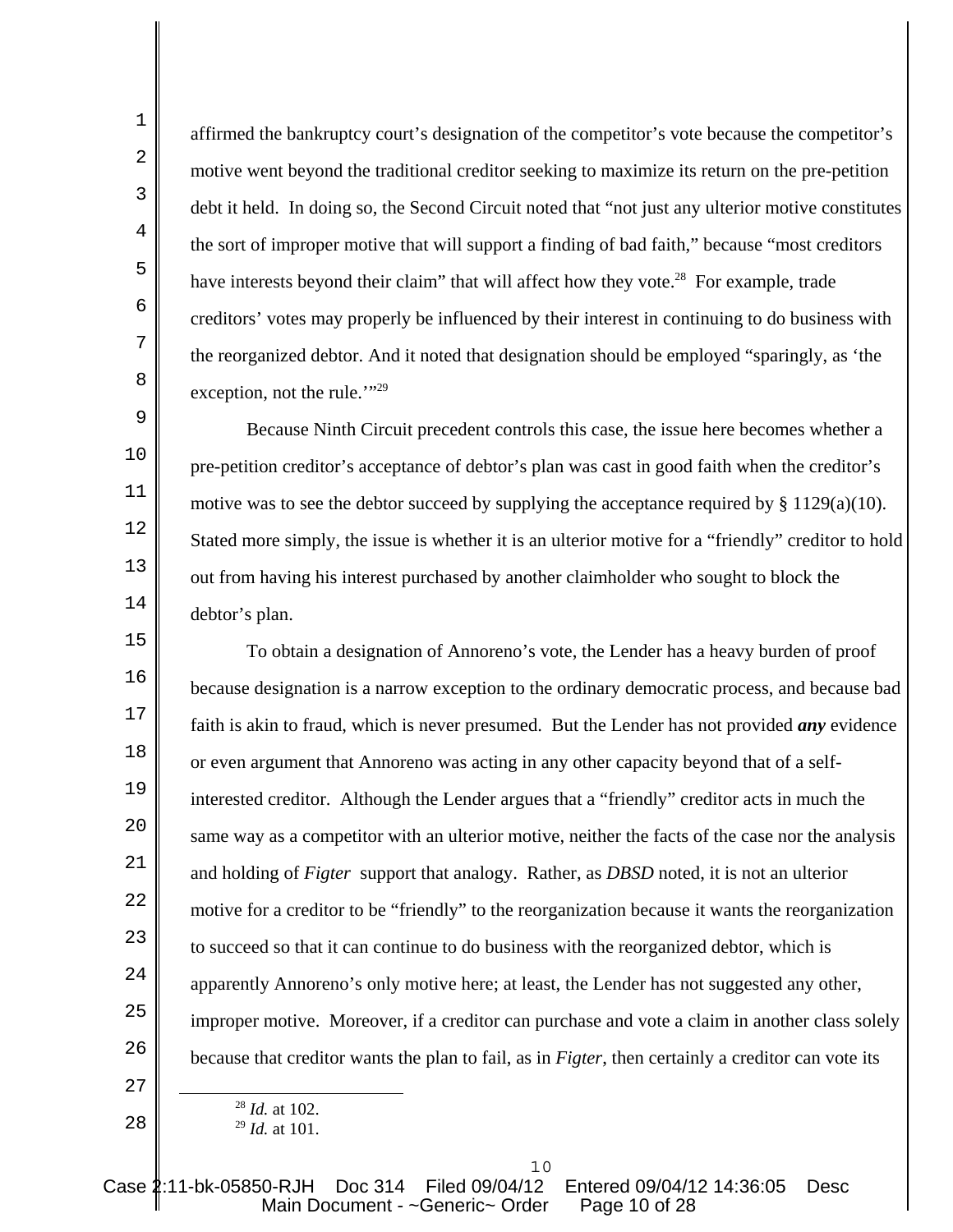1 2 3 4 5 6 7 8 9 10 11 12 13 14 15 16 17 18 19  $20^{\circ}$ 21 22 23 24 25 26 27 28 own claim in its own class solely because it wants the plan to succeed. As the origins, history and case law of § 1126(e) suggest, there are many possible explanations for Annoreno's actions that fall short of bad faith.<sup>30</sup> There is nothing to suggest that Annoreno's vote was cast out of any motive other than the kind of self interest that *Figter* found acceptable, and certainly no suggestion of malice, blackmail, competitive motive or attempt to obtain more than Annoreno was entitled to receive on his claim. Based on this Court's "perspicacity derived from the data of its informed practical experience," and the controlling authority in the Ninth Circuit, this Court finds that Annoreno's vote was cast in good faith, and not for any ulterior motive, for purposes of §§ 1126(e) and 1129(a)(10). **Bad Faith to Create a Potentially Accepting Class?** The more difficult question may be whether it was bad faith if, as the Lender suggests without evidence, the Debtor purposely created the Annoreno secured claim in contemplation of the bankruptcy filing in order to create an accepting impaired class. <sup>30</sup> "The test, then, seems to be whether or not those sought to be disqualified have some 'ulterior' reason for their action which looks to some special advantage or increment to be gained thereby. . . . On the other hand, as we have said before, the purely selfish or self-interested reasons by which men judge what is best for themselves, even though they may seem unreasonable to others, do not necessarily amount to bad faith. Rule 10-305(d) [amending and implementing Bankruptcy Act § 203] should not be construed to prevent creditors and stockholders from appraising the proposed plan in the light of their own honest desires and their own position. To do so would be anything but the 'democratization' so emphasized as a major goal of Chapter X. It has been pointed out that a claimant or stockholder may have many legitimate reasons for opposing a plan, any one of which will ordinarily fall short of 'bad faith.' For example, from the point of a view of a person who is interested in income, the proposed plan may be undesirable; from the point of view of the person who is interested in market value or capital appreciation, the plan may be satisfactory. One security holder may approve a plan because of certain proposed features, such as a change of management; another may disapprove the plan because he believes his proposed share in the distribution is not as large as it might be under another possible plan or if the proceedings were dismissed and liquidation ordered. Such motives, of course, are 'selfish' in that they are grounded on self-interest, but Rule 10-305(d) does not demand selflessness in voting. If it did, practically all votes could be disqualified. Hence the selfish end which Rule 10-305(d) condemns is one which, as the Supreme Court has said, looks to some added advantage to be gained over and above that normally accruing to the position of creditor or stockholder." 6 COLLIER ON BANKRUPTCY ¶ 9.21, at 1676-77 (Lawrence P. King et al., eds., 14th ed. 1978) (citations omitted); *See also John Hancock Mut. Life Ins. Co. v. Route 37 Bus. Park Assocs*., 987 F.2d 154, 162 (3d Cir. 1993) ("Trade creditors are often thought to vote their unsecured claims in order to further their interests as potential future suppliers of goods and services to the debtor.").

## 11

Case 2:11-bk-05850-RJH Doc 314 Filed 09/04/12 Entered 09/04/12 14:36:05 Desc Main Document - ~Generic~ Order Page 11 of 28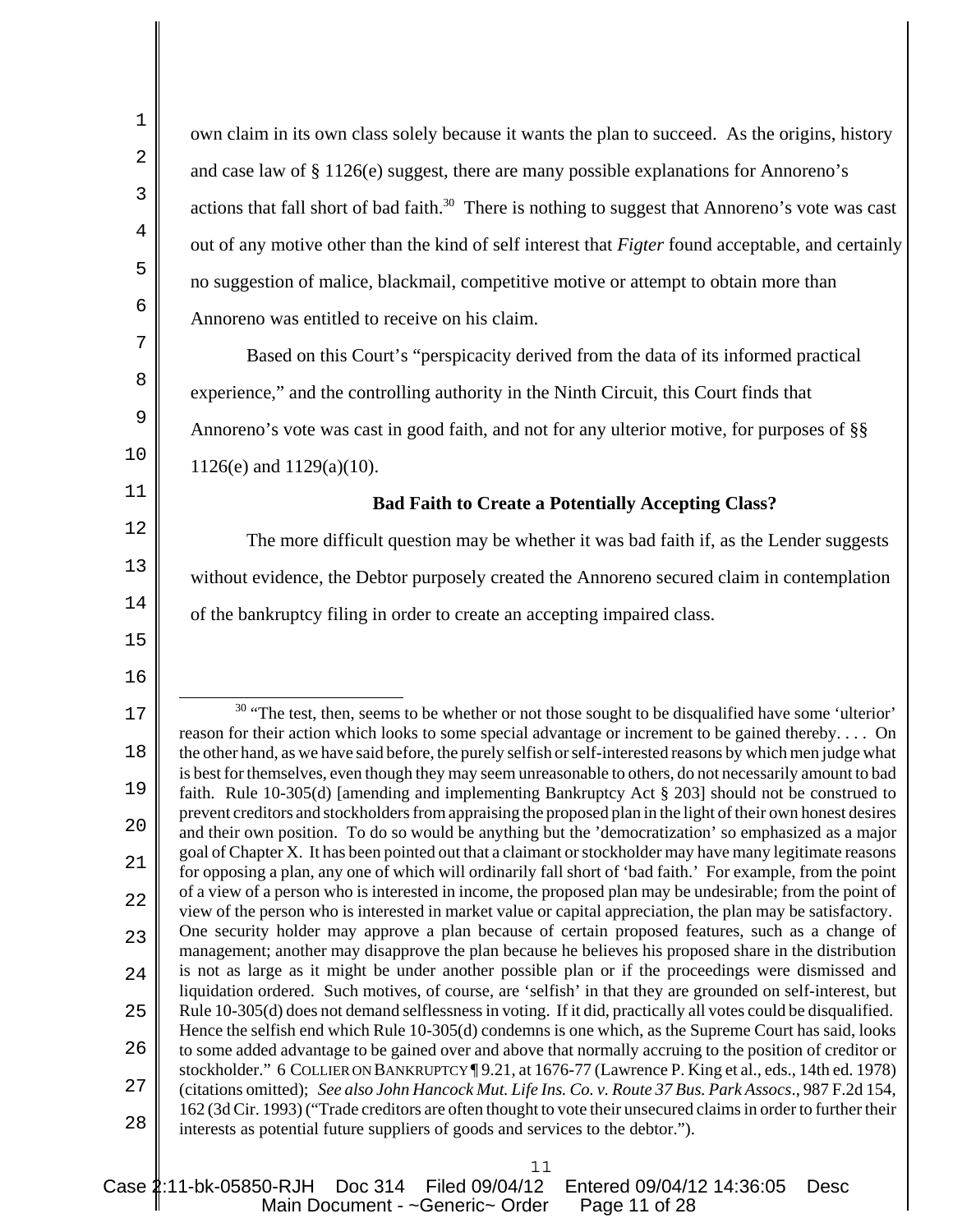Section  $1126(e)$  contains two distinct grounds for designating a vote – if it was cast by the voter in bad faith, or if its was "solicited or procured" by the plan proponent in bad faith. Here, the former focuses on Annoreno's good faith, while the latter focuses on the Debtor's good faith. Although the Lender's motion never specifically requests designation of the Annoreno vote on the second ground – that it was "solicited or procured" in bad faith – it might be interpreted as seeking designation on either of the alternative grounds, because it says "the Court should designate the vote submitted by Annoreno because the Annoreno claim was strategically incurred for the sole purpose of effectuating a cram-down."

1

2

3

4

5

6

7

8

28

9 10 11 12 13 14 15 16 17 18 19  $20^{\circ}$ 21 22 23 There are two serious problems with the Lender's argument that the Debtor's alleged creation of the Annoreno claim, months before the bankruptcy filing, could constitute a basis to designate the Annoreno vote. The first problem is that § 1126(e) does not specifically refer to a bad faith creation of a claim as a basis to designate a vote. It only applies to bad faith in the solicitation or procurement of the *vote*, not to the creation of the claim on which the vote is cast. And most cases, following the seminal decision in *Century Glove*, hold that such "solicitation" is only a specific request for a creditor's official vote, not a mere hope or even understanding that the creditor will support a contemplated plan.<sup>31</sup> Because the creation of the Annoreno debt occurred months before the bankruptcy filing and even more months before the filing of a plan and the opportunity for Annoreno to cast an official vote, it is difficult to see how anything done by the Debtor prepetition could be deemed to have been part of the solicitation or procurement of Annoreno's vote. Perhaps this explains why the Lender never specifically argues that the Annoreno vote was "solicited or procured" in bad faith, because the mere alleged "strategic" creation of the debt does not necessarily imply an improper solicitation or procurement of the vote.

24 25 26 27 The second problem is that *Figter* and virtually all of the case law under § 1126(e) deal with *creditors'* motives, not the motives of debtors or other plan proponents. *Figter*, *Landing* and *DBSD* all specifically held that a disqualifying "ulterior" motive must be something ulterior

<sup>31</sup> *Century Glove v. First Am. Bank of New York*, 860 F.2d 94, 102-03 (3d Cir. 1988).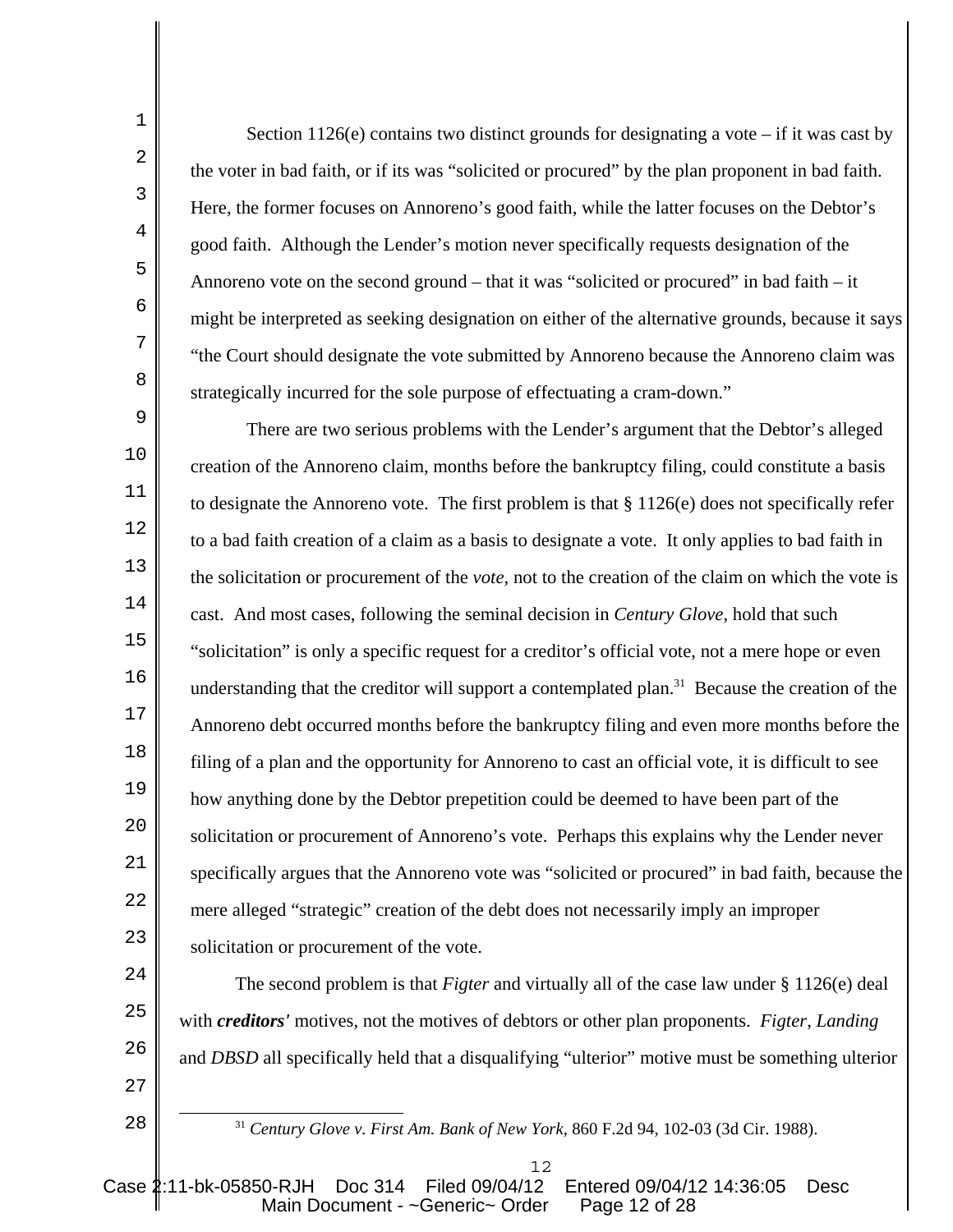to the voter's interest as a creditor. How does that test apply to a debtor-plan proponent, who neither votes nor has any creditor interests?

The only logical extrapolation of *Figter* to the debtor/plan proponent is to conclude that the disqualifying "ulterior" motive must be a motive that is ulterior to the party's role or capacity in the bankruptcy case. Indeed, authorities under the Act predecessor made exactly this analysis and adopted the same "ulterior motive" test to creditors and to equity, based on their proper roleas and capacities in the case.<sup>32</sup> Therefore the clear implication of *Figter* is that it is not bad faith for a debtor to solicit a vote (including creating the debt) unless his motive is ulterior to that of a debtor/plan proponent. For example, applying the *Young v. Higbee* dictum relied upon by the *Figter* opinion, it would be bad faith for a debtor/plan proponent to solicit votes with a motive to "exact for [himself] undue advantages," or to obtain "some particular preferential advantage" to which it was not entitled.<sup>33</sup>

13 14 15 16 17 18 19  $20^{\circ}$ If the purpose for creating the debt was to create a class that would likely satisfy § 1129(a)(10) and therefore render the plan confirmable, such a motive is not at all ulterior to that of a debtor who is the plan proponent. He naturally wants the plan he proposes to be confirmable and confirmed, and his actions in creating an accepting class are clearly consistent with that motive and his proper role and capacity in the bankruptcy case. Indeed,  $\S 1129(a)(10)$ not only encourages but requires plan proponents to obtain the acceptance of such an impaired class, so the purpose to do so must be entirely consistent with the plan proponent's role and capacity in the case.

21 22 23 24 And the prepetition creation of a potentially accepting class does not exact for the debtor any particular preferential advantage that he is not entitled to, because even if the plan is therefore rendered confirmable it cannot yield anything more than the debtor is entitled to under all the other confirmation requirements. The plan must, for example, still satisfy the best

25

13

2

1

3

4

5

6

7

8

9

10

11

<sup>26</sup> 27  $32$  For example, Colliers summarized the "test" under Act § 203 to require "some 'ulterior" reason for their action which looks to some special advantage or increment to be gained thereby," and then applied that same test to both creditors and stockholders "in the light of their own honest desires and their own position." COLLIER ON BANKRUPTCY, *supra* note 30.

<sup>28</sup> <sup>33</sup> *Young v. Higbee Co.*, 324 U.S. 204, 211 n.10 (1945), quoting Hearings on Revision of the Bankruptcy Act, H.R. 6439 Before the H. Comm. on the Judiciary, 75th Cong., 180-82 (1937).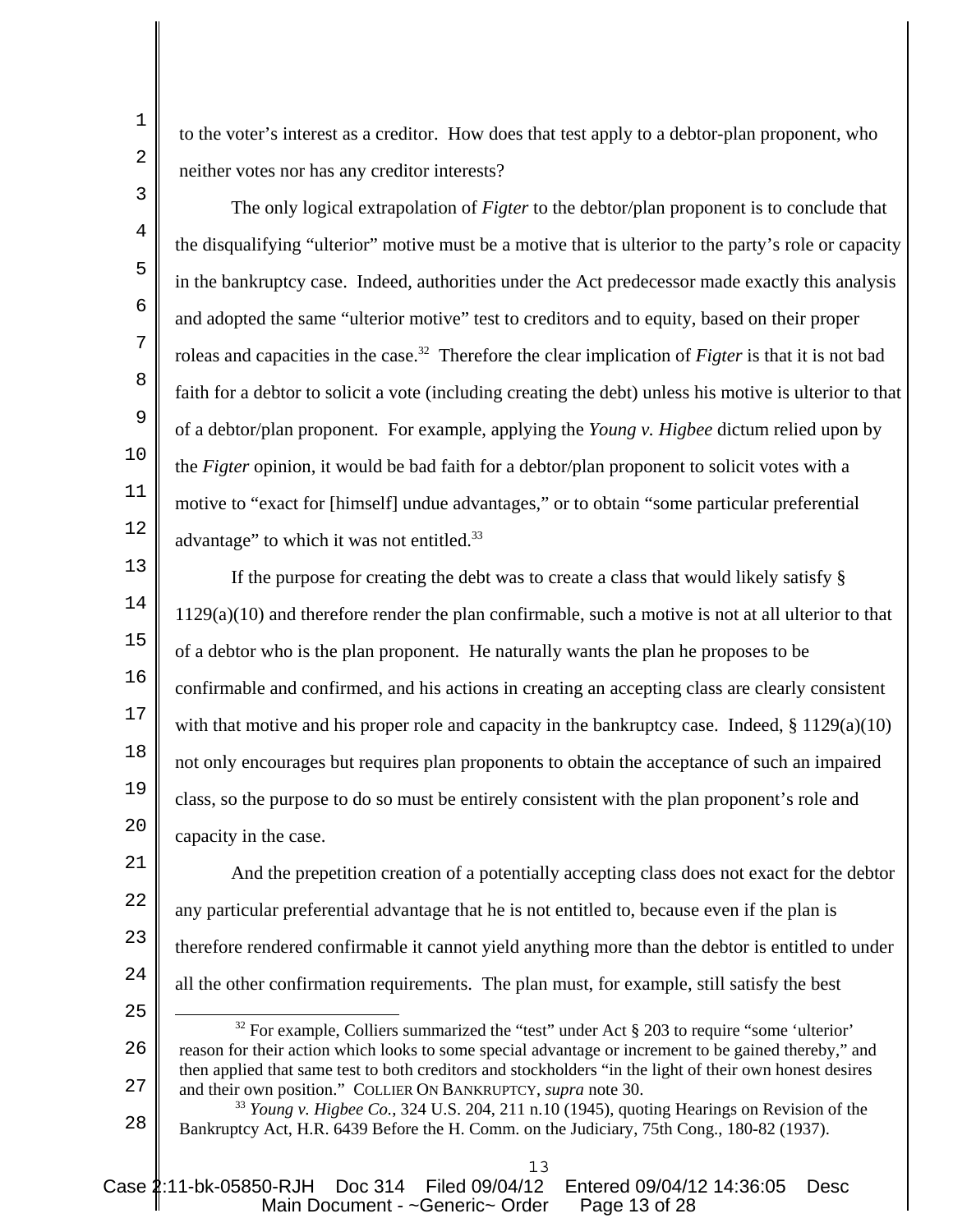interests of creditors test, the no unfair discrimination requirement, and the fair and equitable requirement. Note, however, that it might be a different case if the vote were being used to avoid any of those requirements, because it could then be argued to have been solicited to obtain something more for the debtor that he would not otherwise have been entitled to, but that is not the case when the only purpose is to satisfy  $\S 1129(a)(10)$ . And the creation of the debt is certainly not a preferential advantage to the debtor but rather a *cost* to the debtor, who still must pay the debt, together with interest at a rate that the creditor will accept, in this case 5%. It would turn the history and purpose of §§ 203/1126(e) on its head to disqualify a vote solicited by someone who is getting *less* out of the case, rather than more, because he had to create *and pay* a debt in order to confirm a plan.

11 Based on *Figter*'s controlling holding that equates bad faith with a motive that is ulterior to the party's proper role and capacity in the bankruptcy case, and applying this Court's "perspicacity derived from the data of its informed practical experience," I must find there is no analysis, allegation or argument, must less evidence, that the alleged creation of the Annoreno claim was in bad faith for purposes of §§ 1126(e) and 1129(a)(10), even if the Lender could prove at evidentiary hearing that the Annoreno claim was manufactured in contemplation of bankruptcy and for the purpose of satisfying § 1129(a)(10).

18

1

2

3

4

5

6

7

8

9

10

12

13

14

15

16

17

## **Analysis of Good Faith Not Defined By Ulterior Motive**

19  $20^{\circ}$ 21 22 23 24 25 26 Perhaps the Lender will argue that there is something in the origin or history of § 1126(e) that necessitates a different standard for debtors than for creditors, so that it is not valid to extrapolate *Figter's* ulterior motive definition – ulterior to the party's proper role and capacity in the case – to debtors or plan proponents. Indeed, notwithstanding the requirement of Arizona Ethical Rule 3.3(a)(2) which requires disclosure of "legal authority in the controlling jurisdiction known to the lawyer to be directly adverse to the position of the client," the Lender's motion never even cites *Figter*, as if it has no bearing on the requirements for designation of a vote solicited by the debtor/plan proponent.

27 28

*Figter* said nothing explicit about how its ulterior motive analysis might apply to

14

Case 2:11-bk-05850-RJH Doc 314 Filed 09/04/12 Entered 09/04/12 14:36:05 Desc Main Document - ~Generic~ Order Page 14 of 28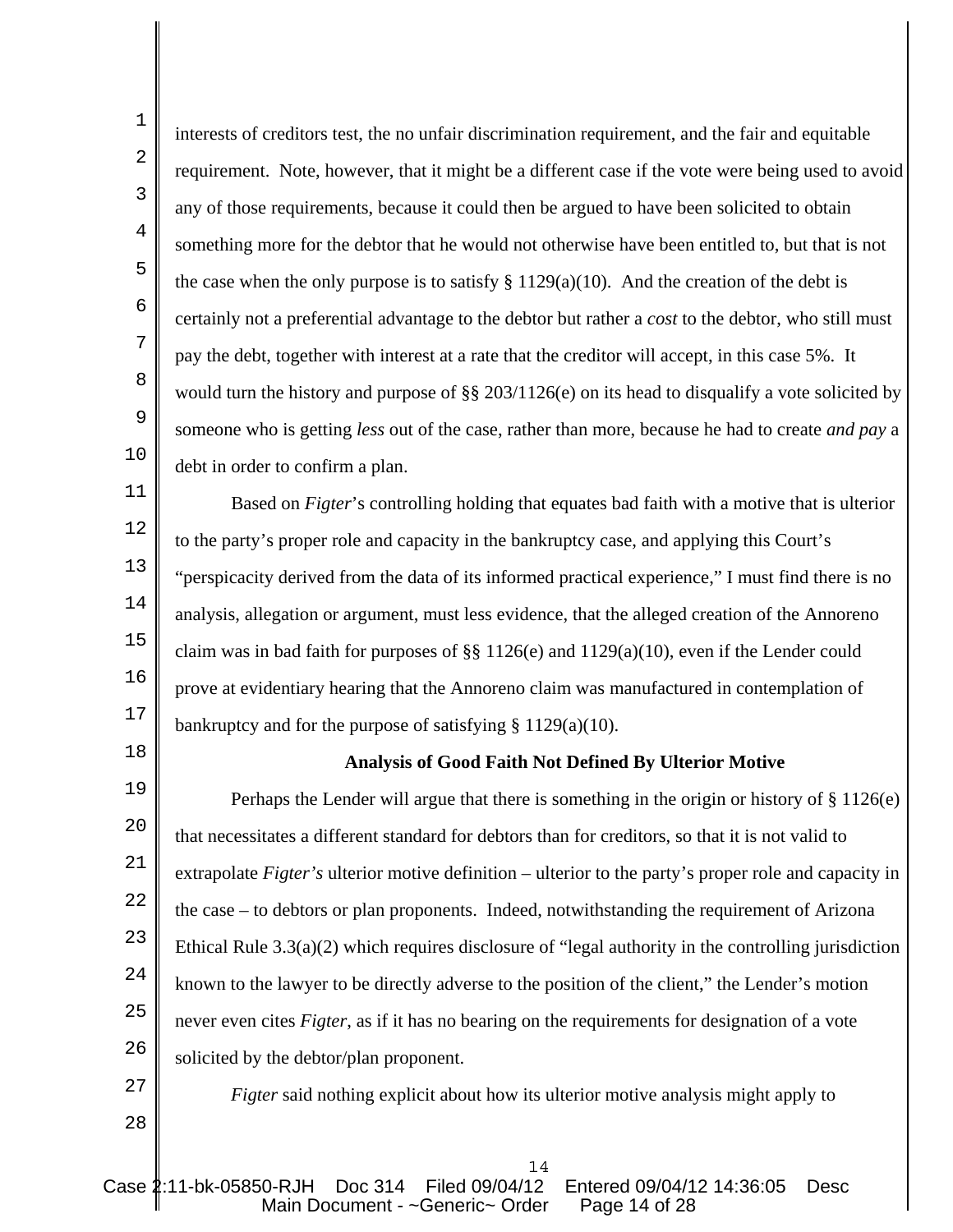someone other than a creditor. Therefore to determine whether *Figter* might possibly allow for a different definition of good faith for debtors or plan proponents than for creditors, it necessary to analyze the analytical approach applied in *Figter* to determine whether that same approach, applied to a very different kind of party in a case, might yield a different result. There are at least three methods of analysis: a comparison of the factual background and results; a consideration of whether there is any other possible definition of good faith the Court could have adopted for a different party; and an analysis whether the history of the provision could yield a different conclusion when applied to a different party in the case.

1

2

3

4

5

6

7

8

26

9 10 11 12 13 14 15 16 17 18 On the first two approaches, it is rather easy to conclude that the Ninth Circuit had the perfect opportunity in *Figter* to define good faith for purposes of § 1126(e) in terms very different from a motive that is ulterior to the party's role and capacity in the case. It would have been much easier for the Ninth Circuit to adopt the same meaning for "good faith" for purposes of § 1126(e) as it had previously adopted for the same term as it is used just three sections later, in  $\S 1129(a)(3)$ . That would have meant that "good faith" would be found to exist when either the plan as a whole, or the challenged vote in particular, "achieves a result consistent with the objectives and purposes of the Code."34 Although that precise quote is from the *Sylmar Plaza* decision of 2002, five years after *Figter*, that has been the Ninth Circuit's definition of good faith for purposes of  $\S 1129(a)(3)$  at least since 1989,<sup>35</sup> some eight years before *Figter*.

19  $20^{\circ}$ 21 22 23 24 25 The adoption of the general definition of good faith for purposes of Chapter 11, under the Bankruptcy Code as distinct from the Act, might have generated a different result for the secured creditor on the *Figter* facts, but not a different result here. Considering the secured creditor's purchase and voting of unsecured claims in light of the "objectives and purposes of the Code" would have entailed an analysis of the purposes and objectives of  $\S 1129(a)(10)$  in particular, because that was the precise object of the purpose and voting of those claims. That analysis would have concluded, based on all the existing authorities, that the only purpose of §

27 <sup>34</sup> *Platinum Capital, Inc. v. Sylmar Plaza, L.P. (In re Sylmar Plaza, L.P.)*, 314 F.3d 1070, 1074 (9th Cir. 2002).

28 <sup>35</sup> *Ryan v. Loui (In re Corey)*, 892 F.2d 829, 835 (9th Cir. 1989). *Accord, In re Madison Hotel Assocs.*, 749 F.2d 410, 425 (7th Cir. 1984).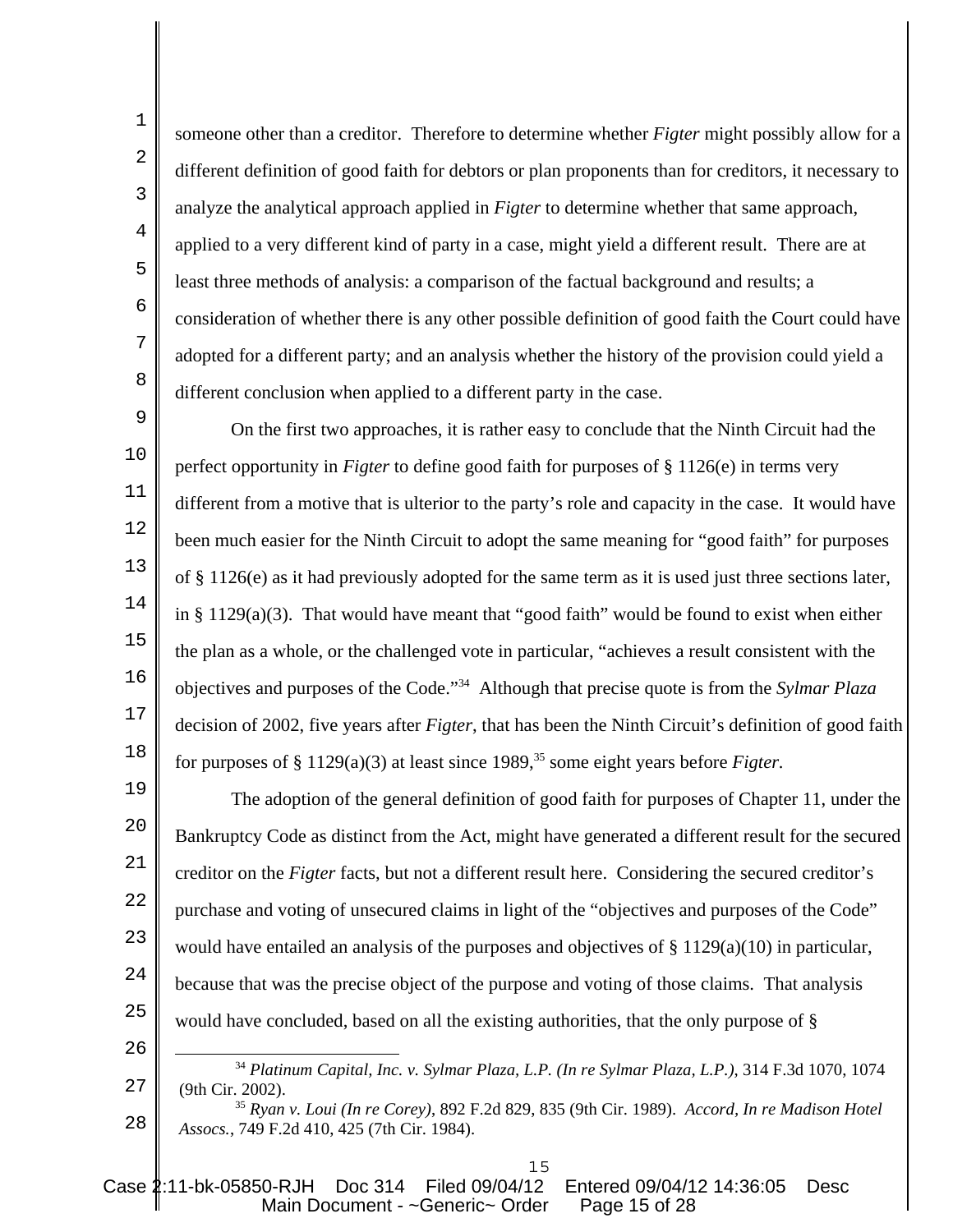1129(a)(10), which had no predecessor or counterpart under the prior Bankruptcy Act, was to require "some indicia of creditor support for the debtor's schemes."36

1

2

3

4

5

6

7

8

9

10

11

12

25

26

When the *Figter* facts are analyzed using the accepted § 1129(a)(3) meaning of "good faith," the result in *Figter* might well have been different for the secured credtior. The Ninth Circuit might well have concluded that the effort to purchase claims, in a class in which the purchasing creditor had absolutely no interest, for the sole purpose of outvoting the existing creditors in that class who supported the debtor's plan, was contrary to the purpose and objective of  $\S 1129(a)(10)$  – to find some indicia of creditor support for the debtor's plan. It is difficult even to hypothesize an argument the creditor could make that its actions were not contrary to that purpose. That was, admittedly, its *sole* purpose, to deny the indicia of creditor support that Congress sought when it adopted § 1129(a)(10). Under the *Sylmar* and *Madison Hotel* definitions of good faith, that is manifestly not good faith.

13 14 15 16 17 18 19  $20^{\circ}$ But that definition of good faith would not necessitate a different result here. Even if the Debtor created the Annoreno debt in contemplation of bankruptcy and of needing an accepting impaired class, nothing in that conduct is even arguably inconsistent with the "objectives and purposes" of either the Code as a whole or  $\S 1129(a)(10)$  in particular. In short, even the creation of a debt for the purpose of generating an accepting impaired class is not inconsistent with Congress' purpose to ascertain "some indicia of creditor support." And it is most certainly less inconsistent with that purpose than allowing a secured creditor to silence the support that exists among the unsecured creditors.

21 22 23 24 So this potential alternative definition of good faith does not support a conclusion that the Debtor's method of obtaining an acceptance from the Annoreno creditor class lacked good faith, even if there were a basis to apply a different good faith standard to debtor than applies to creditors.

More significantly, the *Figter* opinion clearly indicates that the § 1129(a)(3) meaning of

<sup>27</sup> 28 36 P. Murphy, CREDITOR'S RIGHTS IN BANKRUPTCY, Section 16.11, at 16-20 (1980), quoted in *In re Polytherm Indus., Inc.*, 33 B.R. 823, 835 (W.D. Wis. 1983); *In re Barrington Oaks Gen. P'ship*, 15 B.R. 952, 969 (Bankr. D. Utah 1981).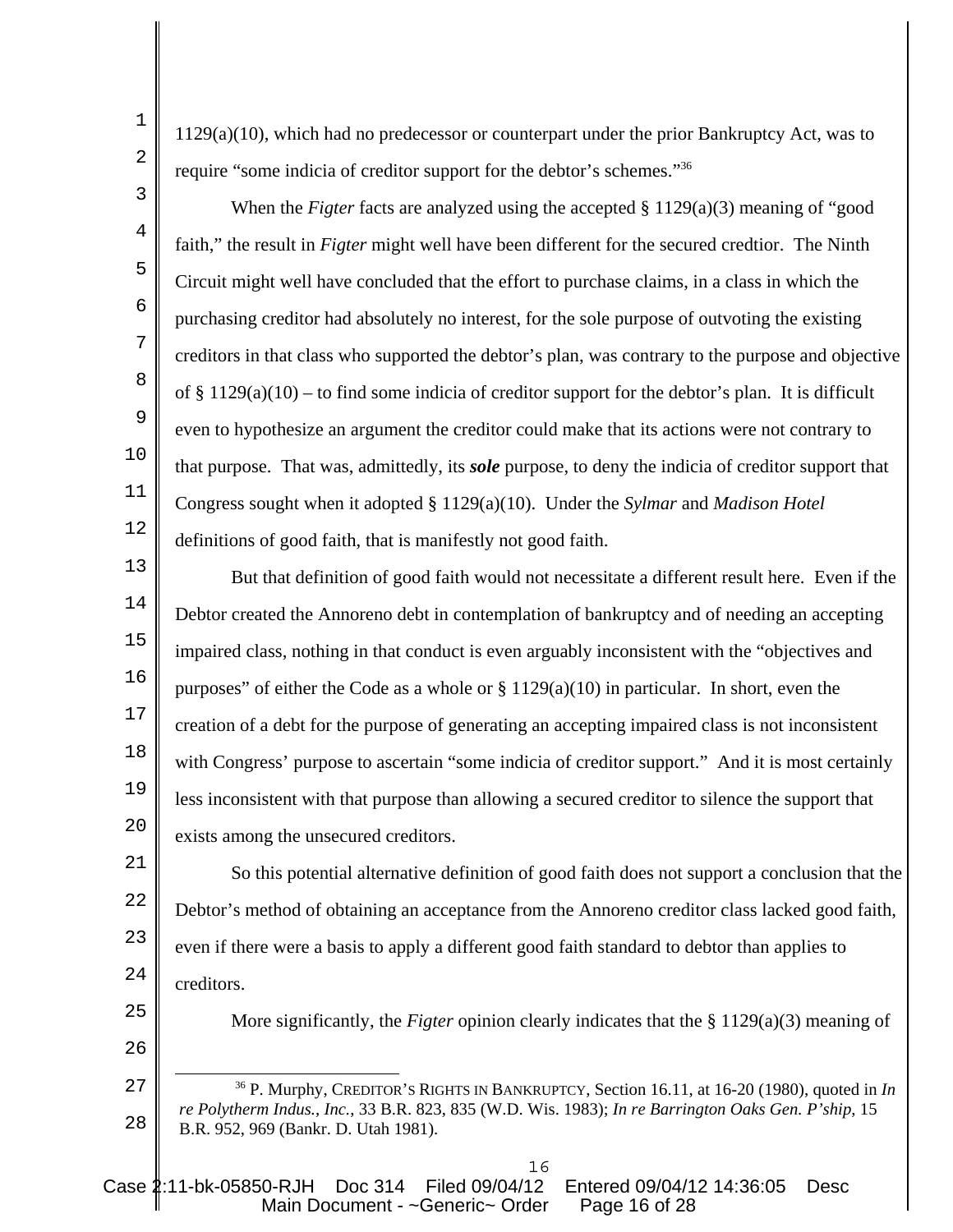11 good faith is *not* to be applied under §§ 1126(e) and 1129(a)(10). This is most evident because there is absolutely no consideration of the purpose of § 1129(a)(10) anywhere in the *Figter* opinion, even though that was manifestly the secured creditor's strategy. Indeed, there is only one citation or reference to § 1129(a)(10) in the entirety of the *Figter* opinion, and that is found only in the factual and procedural background, not in the analysis. Nor was there any consideration of the rights and interests of the other unsecured creditors who supported the debtor's plan, thirteen of whom apparently refused to sell their claims for one hundred cents on the dollar, but whose support was outvoted by a secured creditor who successfully bought 21 of the votes.37 It is therefore indisputable that the Ninth Circuit deems good faith for purposes of §§ 1126(e) and 1129(a)(10) to have nothing to do with the general definition of good faith, or with the purposes and objectives of the Bankruptcy Code.

**More Complete Historical Analysis Does Not Yield Any Different Result**

13 14 15 16 17 18 19  $20^{\circ}$ 21 22 23 24 25 As noted above, although the Ninth Circuit clearly derived its "ulterior motive" definition of bad faith from the history and origins in § 1126(e), the analysis of that history in the *Figter* opinion was extremely truncated. It relied solely on some Supreme Court dictum in a case decided in a very different context (whether an appeal should be dismissed when the stockholder who brought it sold his stock and appeal rights to the adverse party, without sharing the payment with other stockholders who would have benefitted from the appeal). The *Figter* opinion never mentioned who drafted the predecessor of § 1126(e), what facts generated the felt need for the provision, nor how that predecessor functioned under the prior Bankruptcy Act (indeed, the opinion does not even recognize that the predecessor was not in the Bankruptcy Code, but under the prior Bankruptcy Act). Therefore it is possible that a more thorough analysis of that origin, purpose and legislative history of § 1126(e) might have generated a different result when applied to a debtor/plan proponent. In fact, however, a more complete historical analysis suggests that while the result in *Figter* itself might have been different, the result here would be unchanged.

26 27

28

1

2

3

4

5

6

7

8

9

10

12

<sup>37</sup> *Figter,* 118 F.3d at 637.

Case 2:11-bk-05850-RJH Doc 314 Filed 09/04/12 Entered 09/04/12 14:36:05 Desc Main Document - ~Generic~ Order Page 17 of 28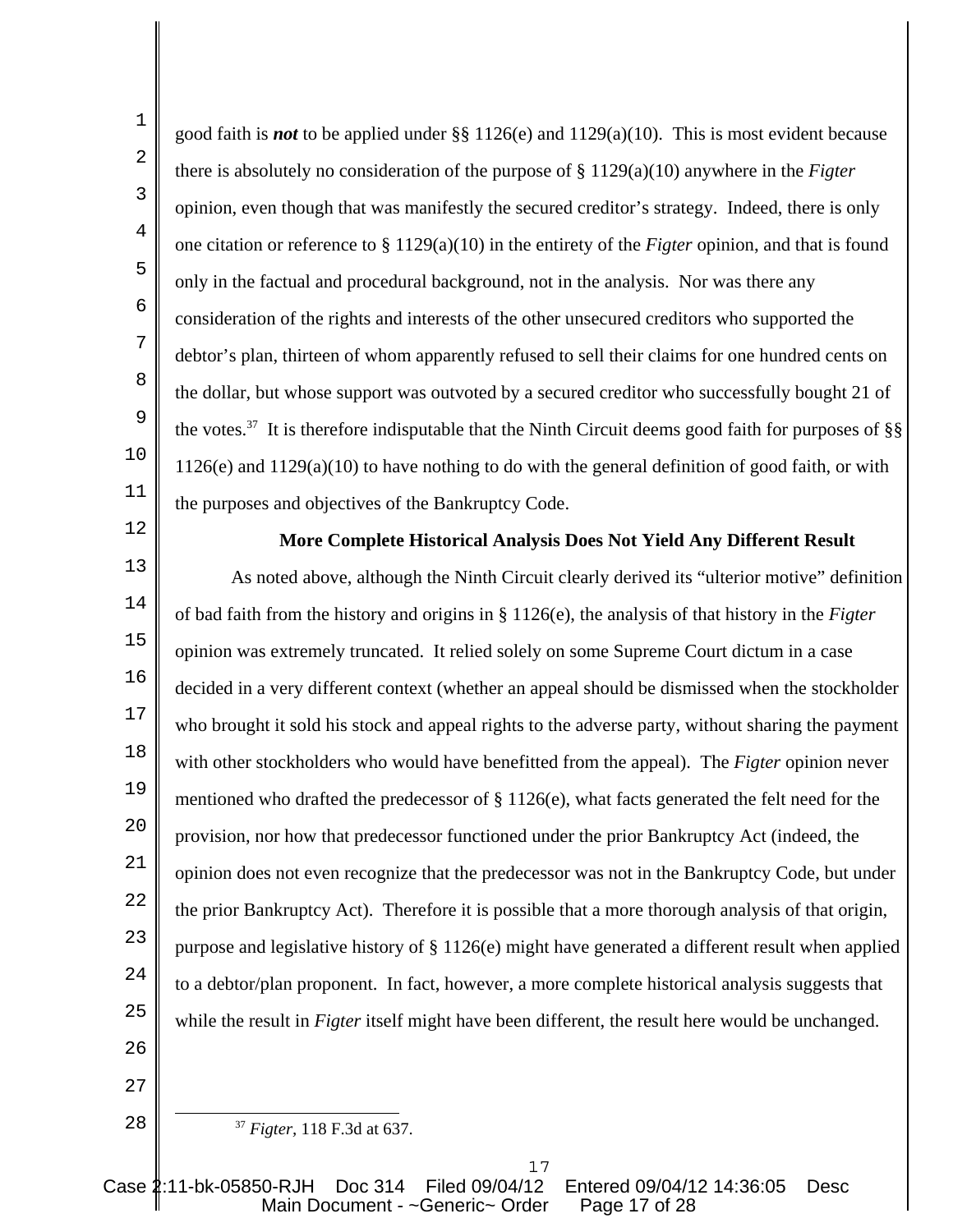The first general corporate reorganization statute that was adopted in 1933, § 77B, for the first time allowed corporations access to statutory reorganization, and in so doing rapidly expanded the jurisdiction of bankruptcy courts.<sup>38</sup> Section  $77B(f)(6)$  required the bankruptcy court to confirm a plan only if the offer of the plan and its acceptance are in good faith.<sup>39</sup> but did not expressly authorize a judge to designate and disqualify votes. Some courts therefore refused to nullify acceptances or rejections by claimants who were intending to prevent a debtor's reorganization for selfish ends.

8 9 10 11 12 13 14 15 16 In *Texas Hotel Securities v. Waco Development*, the district court held that a competitor and former lessee of the debtor could not vote, against the debtor's plan of reorganization, the notes that it had acquired with the sole intent of preventing the debtor's reorganization so that it could obtain control of the debtor's hotel.<sup>40</sup> But the Fifth Circuit reversed, holding that  $\S 77B$ did not authorize the reorganization court to disregard these dissenting votes because they were being used "to force recognition of a supposed right."41 In the wake of *Waco* and similar holdings, "capricious minorities" were able to exercise a large veto power that they could use to prevent a competitor from reorganizing, or "to extort tribute from other creditors and stockholders as the price of their assent to a plan."<sup>42</sup>

Under both § 77B and the subsequent Chapter X added to the Bankruptcy Act by the

18 1938 Chandler Act amendments, the newly created Securities and Exchange Commission played

19

 $20^{\circ}$ 

17

1

2

3

4

5

6

7

38 John W. Hopkirk, *William O. Douglas — His Work in Policing Bankruptcy Proceedings*, 18 VAND. L. REV. 663, 677 (1965) (citing 48 Stat. 912 (1934).

21 22 <sup>39</sup> *Cont'l Ins. Co. v. Louisiana Oil Ref. Corp*., 89 F.2d 333, 337 (5th Cir. 1937) ("The judge in acting on a plan must investigate the good faith and purity of the acceptance, and the time of acquiring the claims so voting.").

<sup>40</sup> *Texas Hotel Sec. Corp. v. Waco Dev. Co*., 87 F.2d 395, 397-98 (5th Cir. 1936).

23 24 25 <sup>41</sup> *Id.* at 399. Here, the dissenters were previous lessees of the debtor's property, and the default caused them the loss of a large investment. These creditors felt they "had a moral right in the hotel properties or perhaps an equity arising out of oppression." As such, "[n]o legal wrong is done the debtor if it cannot secure the required consents and is held to its original engagements, for that is but leaving to the creditors their original rights. . . . There is only a question of its acceptability to the creditor, and not of the justice or validity of his reasons." *Id.* 42 SEC Report on the Study and Investigation of the Work, Activities, Personnel and Functions of

26 27 28 Protective and Reorganization Committees, Part VIII, at 121 (Sept. 30, 1940) [hereinafter SEC Protective Comm. Rep.] ("[T]here is now little doubt that Section 77B was deficient in not specifically giving to courts the power to disregard the votes of those holding a veto control who dissented from a plan in order to serve some ulterior selfish purpose.").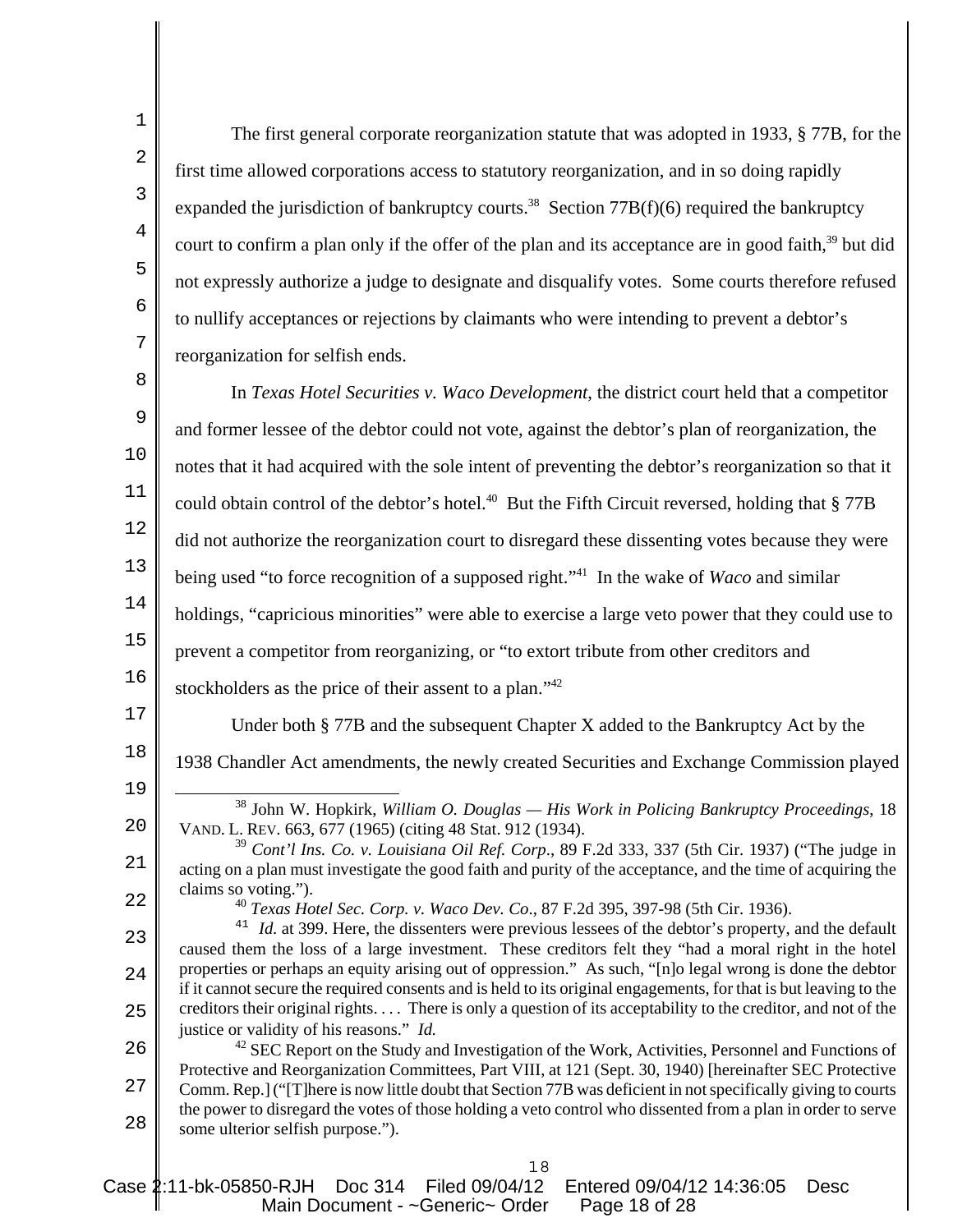|                | a major role. It was required to pass on plans of reorganization prior to their consideration by                                                                                                                                                        |
|----------------|---------------------------------------------------------------------------------------------------------------------------------------------------------------------------------------------------------------------------------------------------------|
| $\overline{2}$ | the bankruptcy court. And it played a major role in the drafting of the Chandler Act, primarily to                                                                                                                                                      |
| 3              | identify and recommend solutions to abuses that it found to have occurred under equity                                                                                                                                                                  |
| 4              | receiverships and §77B.                                                                                                                                                                                                                                 |
| 5              | When the Chandler Act was drafted to supersede section 77B and add Chapters X, XI,                                                                                                                                                                      |
| 6              | XII and XIII to the Bankruptcy Act in 1938, the Securities and Exchange Commission drafted                                                                                                                                                              |
| 7              | and urged the adoption of what became Act $\S 20343$ Although the SEC's Protective Committee                                                                                                                                                            |
| 8              | Report was not published until two years after the adoption of the Chandler Act, SEC                                                                                                                                                                    |
| $\overline{9}$ | Commissioner Douglas (the primary drafter of that Report) testified to Congress in support of §                                                                                                                                                         |
| 10             | 203 a year prior to its adoption. <sup>44</sup> It is fair to conclude that Commissioner Douglas was the                                                                                                                                                |
| 11             | primary drafter of <i>both</i> the Protective Committee Report and § 203. <sup>45</sup> The SEC, under the                                                                                                                                              |
| 12             | direction of then Commissioner William O. Douglas, intended § 203 to provide express                                                                                                                                                                    |
| 13             | permission for judges to disqualify a vote not made in good faith, and to prevent stockholders or                                                                                                                                                       |
| 14             | creditors "by the use of obstructive tactics and hold-up techniques [to] exact for themselves                                                                                                                                                           |
| 15             |                                                                                                                                                                                                                                                         |
|                | undue advantages." <sup>46</sup> The SEC's Protective Committee Report was among the first authorities to                                                                                                                                               |
| 16             | identify "ulterior reasons" as the proper target for designation pursuant to $\S 203.^{47}$                                                                                                                                                             |
| $17$           | Perhaps the earliest equation of bad faith with ulterior motives was the First Circuit's                                                                                                                                                                |
| 18<br>19       | $43 \text{ }$ \$ 203 provides: "If the acceptance or failure to accept a [Chapter X] plan by the holder of any<br>claim or stock is not in good faith, in the light of or irrespective of the time of acquisition thereof, the                          |
| $2\,0$         | judge may, after hearing upon notice, direct that such claim or stock be disqualified for the purpose of<br>determining the requisite majority for the acceptance of a plan." § 203 of the Bankruptcy Act.                                              |
| 21             | <sup>44</sup> COLLIER ON BANKRUPTCY, <i>supra</i> note 30, at 1674-76 & nn. 14, 15, 16, 18 & 22.<br><sup>45</sup> "Representative Chandler requested the Douglas group [the SEC study group] to meet with                                               |
| 22             | representatives of the National Bankruptcy Congress and iron out such differences as they might have<br>concerning the proposed legislation. In the course of this work on the revision of 77B, chapter X of the                                        |
| 23             | Chandler Act, became a vehicle for enactment of many of Douglas' views on corporate reorganization.<br>The congressional hearings reveal through Douglas' own testimony the features of the new chapter X                                               |
| 24             | which he regarded as of central importance. In only a few instances does it appear that Douglas failed<br>to place in the law provisions in conformity with the position of his Commission." Hopkirk, supra note                                        |
| 25             | 38, at 678. In Chapter X cases, "The judge was granted broad authority to disallow undesirable                                                                                                                                                          |
| 26             | provisions in proxy and deposit agreements, to restrain exercise of those 'unfair or not consistent with<br>public policy" Id. at 679. Douglas' "imprint is extensive throughout the eight volumes of the SEC                                           |
| 27             | final report. In fact, he wrote a considerable portion of the report's 4,048 pages himself." Id. at 667.<br><sup>46</sup> Hearings on The Revision of the Bankruptcy Act, H.R. 6439 Before the H. Comm. on the<br>Judiciary, 75th Cong., 180-82 (1937). |

Case 2:11-bk-05850-RJH Doc 314 Filed 09/04/12 Entered 09/04/12 14:36:05 Desc Main Document - ~Generic~ Order Page 19 of 28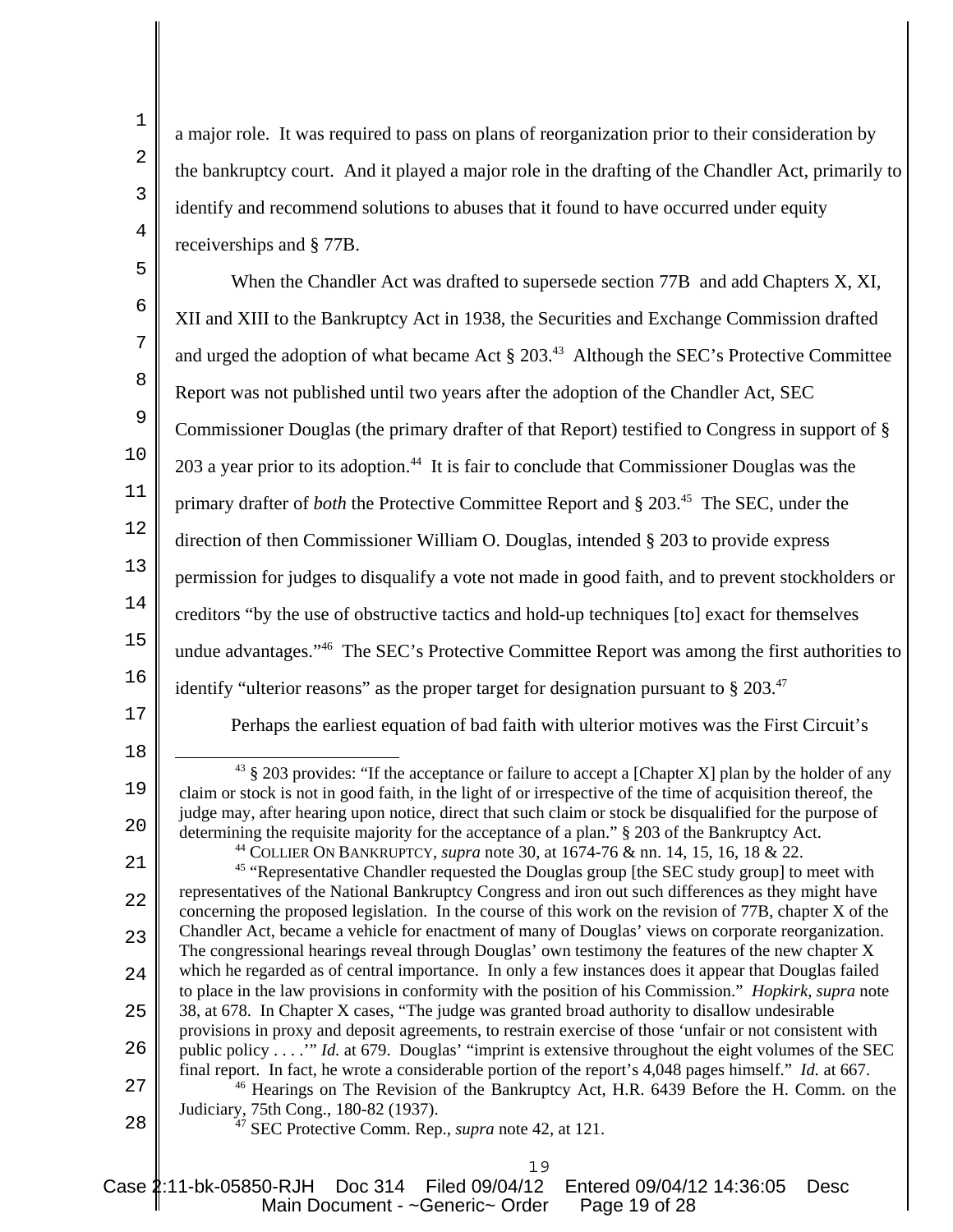1936 decision in *Downtown Investment Association* that was quoted at some length in the SEC Protective Committee Report.<sup>48</sup> Although there was neither any precursor to § 1126(e) or §  $1129(a)(10)$  in effect, the plan had to be accepted by two-thirds of each class of creditors affected by the plan, and the court had to determine both that the acceptances were in good faith and that the plan was fair and equitable. In *Downtown Investment,* the First Circuit noted that the two-thirds acceptance would provide strong evidence that the plan is fair and equitable, but that such evidence would be "much impaired" if some of the acceptances "may have been due to ulterior reasons not common to all of the class of the creditors or other parties whose assent is called for."49

10 11 12 13 14 But where acceptances were solicited before the court determined the plan to be fair and equitable, the SEC Protective Committee Report concluded that "Section 77B was deficient in not specifically giving to courts the power to disregard the votes of those holding a veto control who dissented from a plan in order to serve some ulterior selfish purpose."<sup>50</sup> The SEC Report then cited *Texas Hotel Securities v Waco Development* as "also in point."51

15 16 17 18 19  $20^{\circ}$ In *Young* v. *Higbee*, the Supreme Court subsequently confirmed that the purpose of § 203 was that identified in the SEC Protective Committee Report, effectively to provide courts the authority to reverse the result in *Waco*. 52 But while it is certainly correct to identify *Waco* as the context of the SEC's proposal and draft of § 203 of the Chandler Act, and it is also therefore historically correct to equate bad faith with "ulterior motive," it is not historically correct to conclude that "ulterior" meant ulterior to the creditor's capacity as a creditor.

21 22 23 Rather, the SEC's concern, and therefore the drafter's understanding of a lack of good faith, was with "ulterior reasons *not common to all of the class* of the creditors" whose vote was being dominated.<sup>53</sup> To the drafter's understanding "ulterior" meant ulterior to the interests of the

24

25

26

27

28

1

2

3

4

5

6

7

8

9

<sup>48</sup> *Downtown Inv. Ass'n v. Boston Metro. Bldgs., Inc.,* 81 F.2d 314 (1st Cir. 1936), quoted in SEC Protective Comm. Rep., *supra* note 42, at 121.

- <sup>49</sup> *Downtown Inv. Ass'n* at 324, quoted in SEC Protective Comm. Rep. at 121.
- 50 SEC Protective Comm. Rep. at 121.
- <sup>51</sup> *Id.* at 123.
	- <sup>52</sup> *Young v. Higbee*, 324 U.S. 204, 211 (1945).
- 53 SEC Protective Comm. Rep. at 121, quoting *Downtown Inv. Ass'n*, *supra* (emphasis added).
	- $20$

Case 2:11-bk-05850-RJH Doc 314 Filed 09/04/12 Entered 09/04/12 14:36:05 Desc Main Document - ~Generic~ Order Page 20 of 28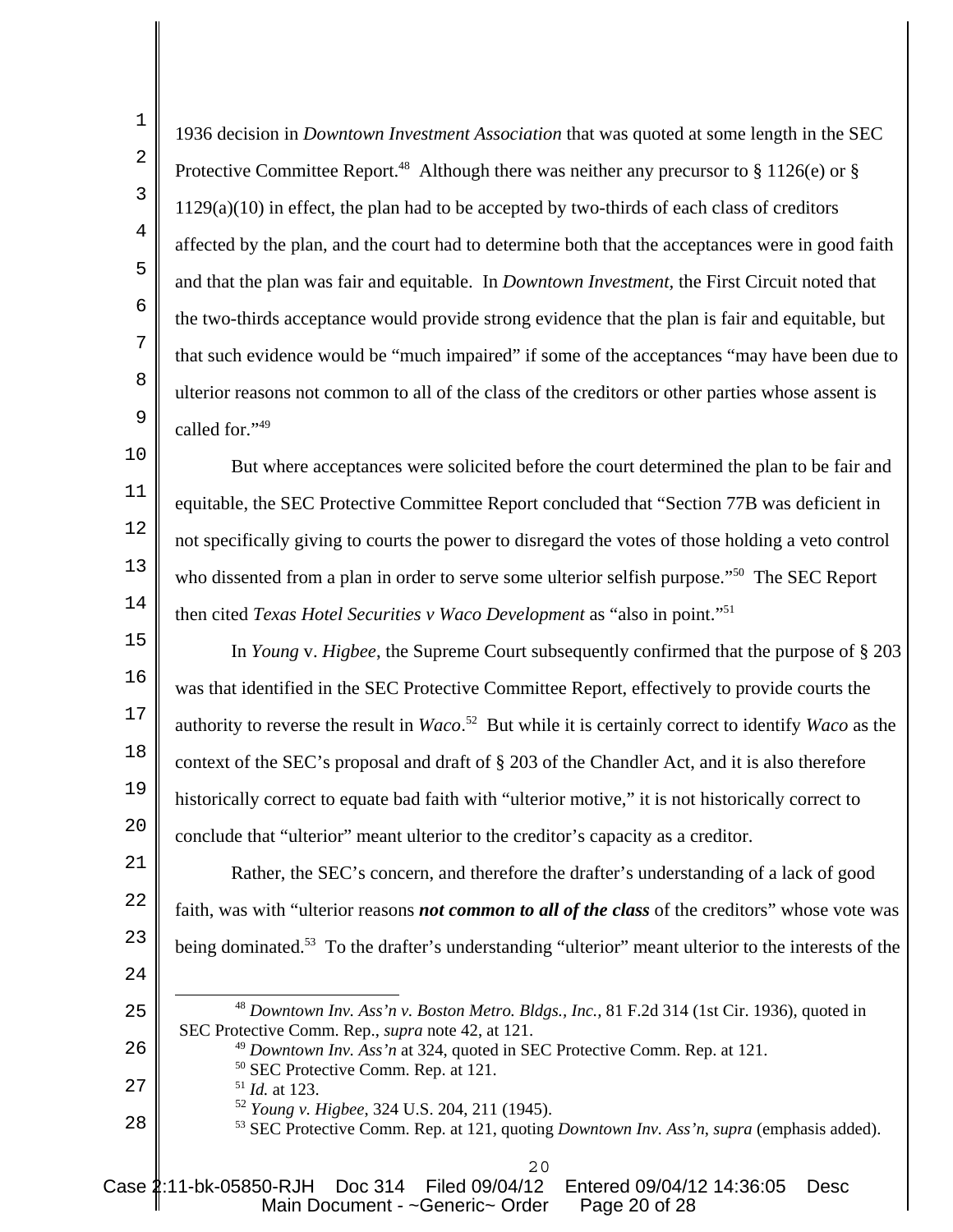1 2 3 4 5 6 7 8 9 10 11 12 13 14 15 16 17 18 19 other members of the class, not just ulterior the interest of a creditor *qua* creditor. The Supreme Court made this very explicit in its *holding* in *Avon Park*, 54 in an opinion authored by Justice Douglas just two years after the adoption of the Chandler Act and just one year after he left the SEC and assumed the bench. There the Supreme Court reversed the confirmation of a Chapter IX plan because it found good faith lacking when the City's fiscal agent had undisclosed conflicts of interest when it acquired and voted the claims of some bondholders. That conflict of interest was what necessitated the finding of a lack of good faith, as a matter of law (since the district court found good faith and confirmed the plan): "Where it does not affirmatively appear that full and complete disclosure of the fiscal agent's interests was made to the bondholders when their assents were solicited, it cannot be said that those assents were fairly obtained. And where without such disclosure the fiscal agent's vote was cast for acceptance of the plan, it cannot be said that such acceptance was in 'good faith' . . . . Here the fiscal agent was acting in a dual capacity."55 The opinion emphasized the duty of the court to investigate the circumstances of the acquisition of the acceptances and "the special or *ulterior motives* which may have induced them."56 And, "Where such investigation discloses the existence of unfair dealing, a breach of fiduciary obligations, profiting from a trust, special benefits for the reorganizers, or the need for protection of investors against an inside few or of *one class of investors from the encroachments of another*, the court has ample power to adjust the remedy to meet the need."57

 $20^{\circ}$ 21 22 23 24 25 26 Thus when the good faith requirement for voting was originally drafted, it was intended and understood that "ulterior motive" referred to a motive ulterior to the interests of the other members of the class whose vote was being dominated. That was what "ulterior motive" meant in the first Circuit Court opinion to use the term in 1936, that is what it was understood to mean when the SEC drafted § 203 and when Commissioner Douglas testified before Congress in 1937, and what it meant in the first subsequent Supreme Court decision to use the term in a highly

<sup>54</sup> *Am. United Mut. Life Ins. Co. v. City of Avon Park*, 311 U.S. 138 (1940).

- <sup>55</sup> *Id.* at 144 (citations omitted).
- <sup>56</sup> *Id.* at 145 (emphasis added).

27

28

<sup>57</sup> *Id.* at 146 (emphasis added).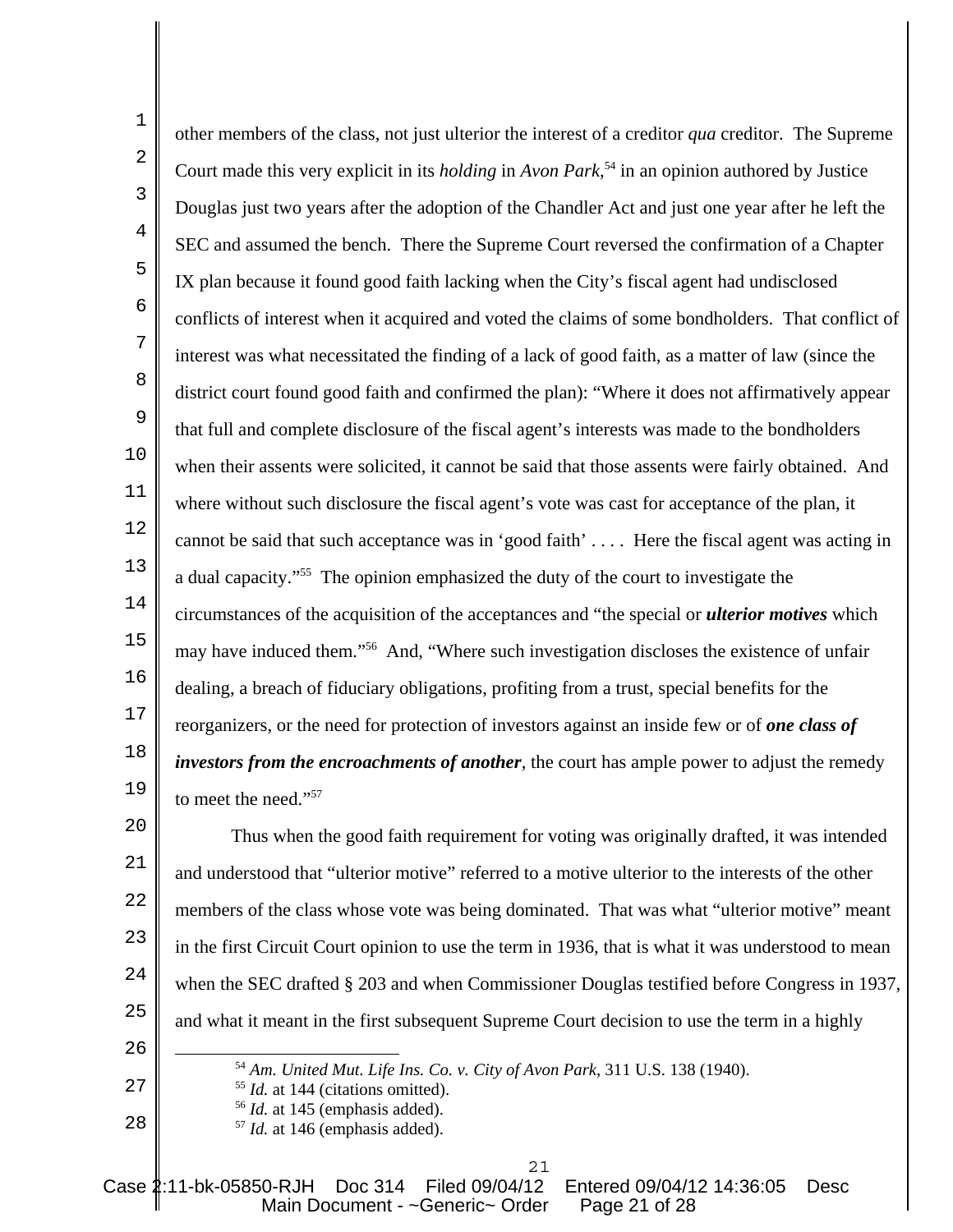relevant context in 1940. Undoubtedly, that is what it meant when Congress enacted the predecessor to § 1126(e) in 1938. It did not matter that the motive was not ulterior to that of a creditor simply *qua* creditor, if the motive was only appropriate for a creditor in another class than the class whose vote was being dominated.

5 6 7 8 9 10 11 12 13 14 15 16 That was the same meaning understood for "good faith" when the Code and § 1126(e) was adopted in 1978. That was the meaning understood by the leading authority at the time, Collier on Bankruptcy: "The test, then, seems to be whether or not those sought to be disqualified have some 'ulterior' reason for their action which looks to some special advantage or increment to be gained thereby."58 And that understanding was explicitly understood by Congress when it enacted § 1126(e) of the Bankruptcy Code. As originally drafted, § 1126(e) specifically provided that the court could designate the votes of any claims whose holder had a conflict of interest.59 That explicit reference to a conflict of interest was eventually deleted because it was regarded as redundant.<sup>60</sup> As passed,  $\S 1126(e)$  expanded on previous versions with the inclusion of a vote solicitation standard, but it still retained its core function of its predecessors by allowing courts to designate votes cast in support of a motive ulterior to the interests of the other members of the class.

17 18 19  $20^{\circ}$ 21 22 If "ulterior motive" is understood in the context of the history of its use as a definition of good faith for purposes of §§ 203 and 1126(e), the disqualifying "ulterior motive" exists whenever a party is motivated by interests that are not common to the class of votes that it seeks to dominate, even if that motive may be entirely appropriate in light of the party's other interests, even interests that are appropriate to its role and capacity in the case. On that analysis, the result in *Figter* clearly would have been different. A secured creditor who purchases unsecured claims,

23

24

1

2

3

4

58 COLLIER ON BANKRUPTCY, *supra* note 30, at 1676.

<sup>25</sup> 26 27 <sup>59</sup> "A person might have such a conflict, for example, where he held a claim or interest in more than one class. Exclusion from one class for voting purposes would not require his exclusion from the other class as well. The result is to overrule cases such as *Aladdin Hotel Corp. v. Bloom*, 200 F.2d 627 (8th Cir. 1953), which, though not in the bankruptcy context, would appear to count votes for a reorganization plan motivated by an attempt to squeeze out a minority of a class. In that case, the conflict of interest of those voting for the plan was clear, but the court permitted the votes." H.R. Rep. No. 95-595, at 411 (1977).

<sup>28</sup>  $60$  124 Cong. Rec. H11103 (daily ed. Sept. 28, 1978) & S17420 (daily ed. Oct. 6, 1978) (remarks of Rep. Edwards and Sen. DeConcini).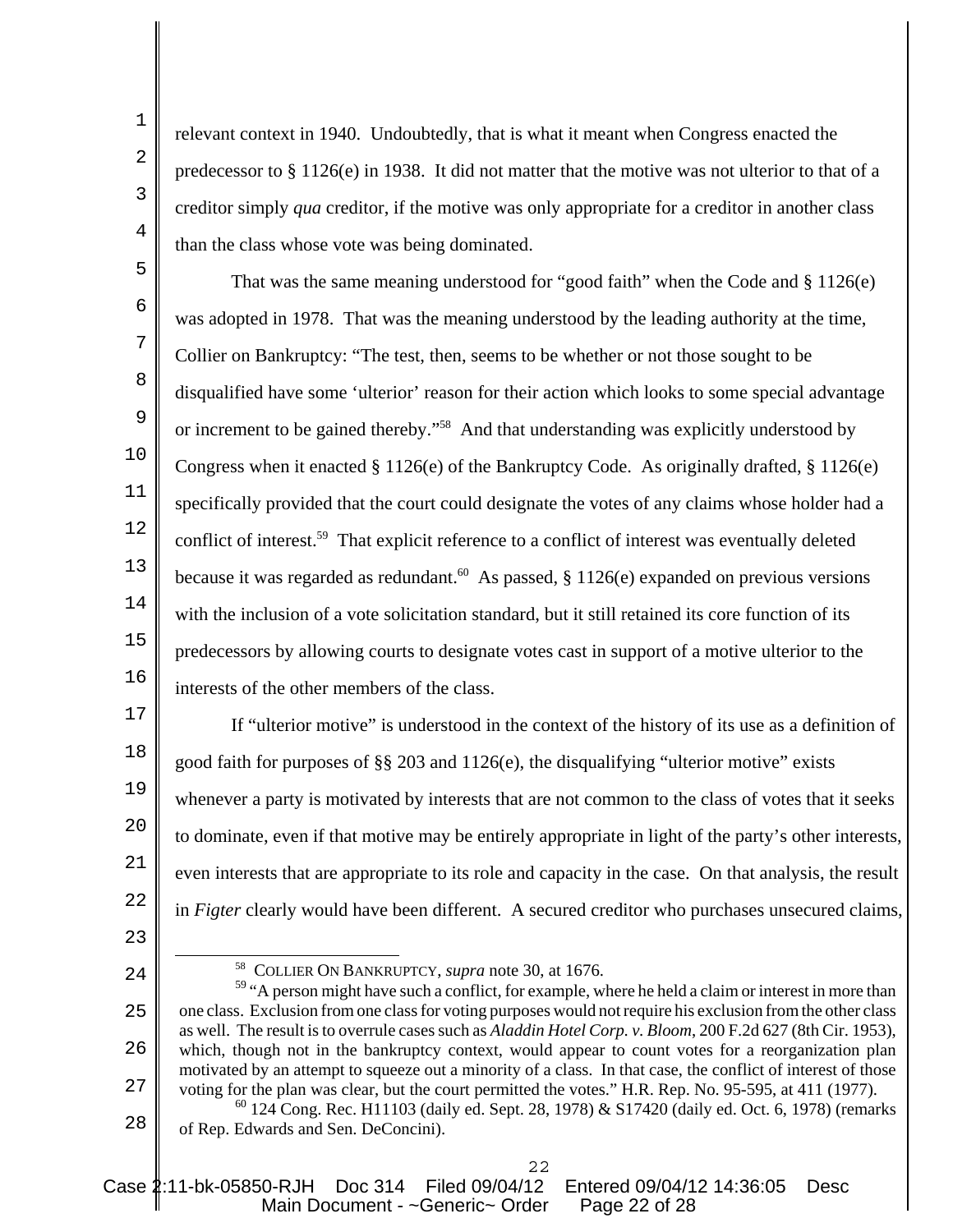when that secured creditor has no unsecured claim of its own because it is oversecured, clearly has an ulterior motive. Its motive, as recognized by the *Figter* opinion, was to dominate the unsecured creditor class vote solely in order to protect its interests as a secured creditor – an interest not shared or common to the other members of the unsecured creditor class. Justice Douglas would have had no problem identifying that as an ulterior motive that equates with bad faith.

11 12 13 14 But would that mean the Debtor's motives here, in allegedly creating the Annoreno secured debt, must be deemed ulterior? The Debtor's motives in doing so – to obtain a class whose acceptance can render the plan confirmable under  $\S 1129(a)(10)$  – do not seem to be at all inconsistent with either the Debtor/plan proponent's role or capacity in the case, nor with the interests of the class with which he is most naturally aligned – the class of equity holders. Both the Debtor, the plan proponent, and the equity holders seek to have the plan confirmed. Nothing in what the Debtor has allegedly done to manufacture an accepting impaired class, and obtain the acceptance of Annoreno, is at all inconsistent with those interests.

15 16 17 18 19  $20^{\circ}$ 21 22 And by allegedly creating the Annoreno class, the Debtor/plan proponent has done *nothing* to dominate the votes or interests of any other class of creditors – the original concern of the drafters of the predecessor of § 1126(e). The Annoreno vote has not affected the vote of either the other classes of secured creditors, or the class of unsecured creditors. And if any such domination could have occurred, it is fully remedied by segregating the Annoreno vote in its own class. As the *Avon Park* opinion noted, where there is a need for the protection "of one class of investors from the encroachments of another," an appropriate remedy would be "the separate classification of claimants."<sup>61</sup>

23

This expanded historical analysis supports the conclusion that while the secured creditor's vote in *Figter* may have been in bad faith, because it was used to dominate the votes of

25

24

26 27 28 <sup>61</sup> *Avon Park*, 311 U.S. at 146, citing *First Nat'l Bank v. Poland Union*, 109 F.2d 54, 55 (2d Cir. 1940) ("[T]wo of the largest accepting creditors happen to be shareholders as well, and they stand to profit considerably by a release of their disputed liability. In such circumstances, it may be doubtful whether they should be permitted to vote in the same class with other creditors not so intimately connected with the enterprise.").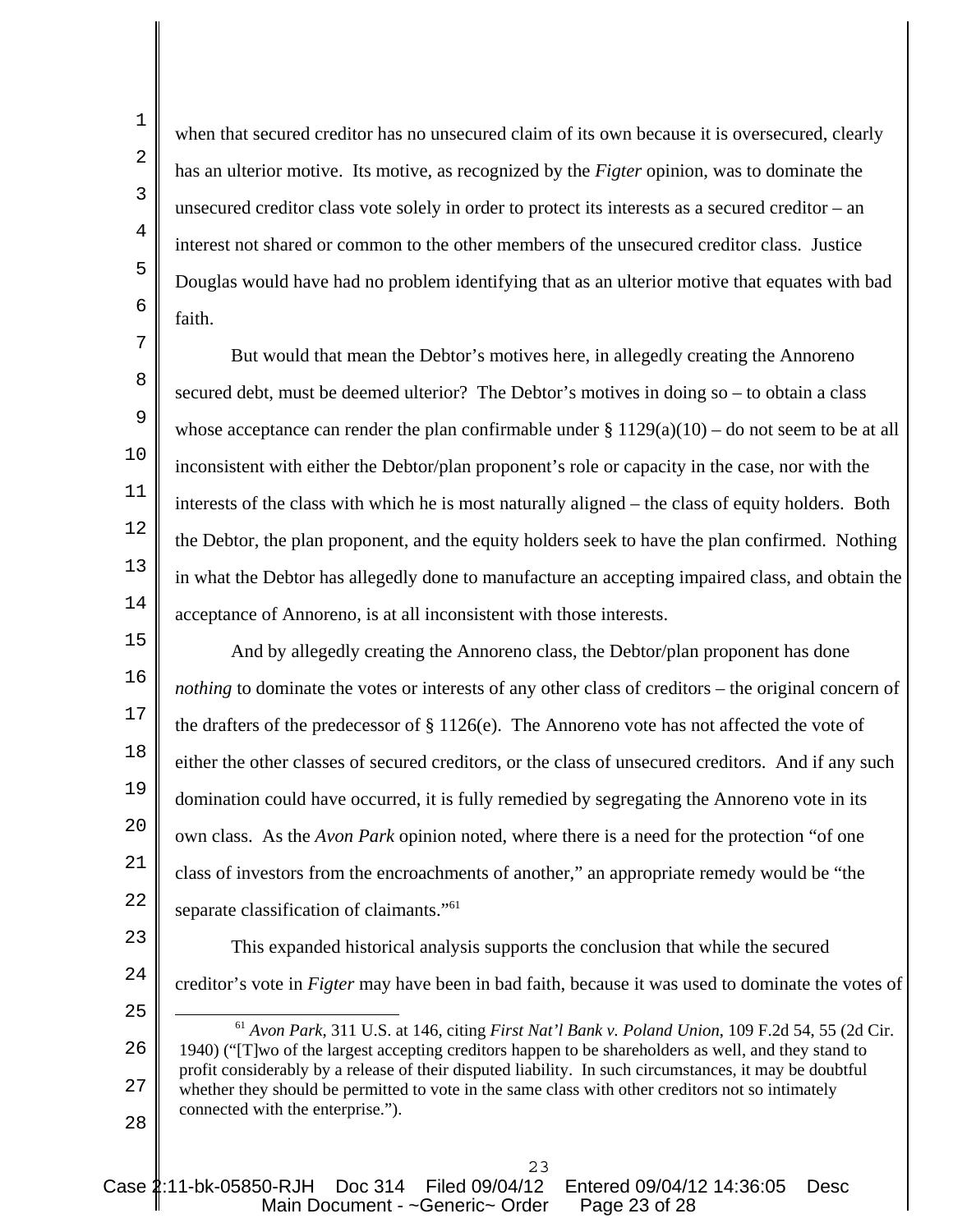another class whose interests conflicted with those of the secured creditor, the Debtor's alleged strategic manufacture of the Annoreno debt, class and vote would not be in bad faith, because that vote did not dominate the votes of any other creditors. Indeed, this conclusion and analysis reveals an even more fundamental reason why the Ninth Circuit did not adopt the historical and drafter's understanding of "ulterior motive," and why the good faith standard for acceptance under the Bankruptcy Act does not require the same standard for acceptance for purposes of § 1129(a)(10) under the Code. It is because the acceptances whose good faith is now being questioned for purposes of § 1129(a)(10) under the Code serve a very different purpose from the acceptances whose good faith was questioned under the Chandler Act.

13 14 15 16 17 Under the 77B and Chapter X cases, the voting that was being manipulated by the voting of purchased claims was the vote as to whether the plan was fair and equitable and could be approved. In other words, the purchased votes were being cast for purposes of influencing the court's determination as to whether the plan's *treatment* of that class of creditors was fair and equitable. All of the Act cases indicate that what is bad faith is to manipulate such votes in an effort to extort special *treatment*. That is not the case with votes such as those under consideration here, or under all of the relevant Code cases, which are limited to satisfaction of § 1129(a)(10), and have no bearing on the treatment of creditors under the plan.

18 19  $20^{\circ}$ 21 22 23 24 25 Section 1129(a)(10) did not exist under the Act, had no predecessor under the Act, and was not the reason why anyone sought to manipulate the votes under any of the Act cases that construed and applied Act § 203. The Chandler Act amendments to the Bankruptcy Act did not expressly require that there be any accepting impaired class, so long as the treatment of all classes satisfied the best interests of creditors and the fair and equitable requirements for their treatment. Yet without any statutory authority, some courts, led by the Seventh Circuit's 1941 decision in *Herweg,* had held that acceptance by some creditors was inherent in the concept of a composition or arrangement, and therefore imposed that requirement.<sup>62</sup>

26 27 28 <sup>62</sup> *Louisville Joint Stock Land Bank v. Radford*, 295 U.S. 555, 585-86 (1935) ("In no case of composition is a secured claim affected except when the holder is a member of a class; and then only when the composition is desired by the requisite majority and is approved by the court. Never, so far as appears, has any composition affected a secured claim held by a single creditor.") (dictum in holding the involuntary treatment of secured debt under the Frazier-Lemke Act constituted an unconstitutional

Case 2:11-bk-05850-RJH Doc 314 Filed 09/04/12 Entered 09/04/12 14:36:05 Desc Main Document - ~Generic~ Order Page 24 of 28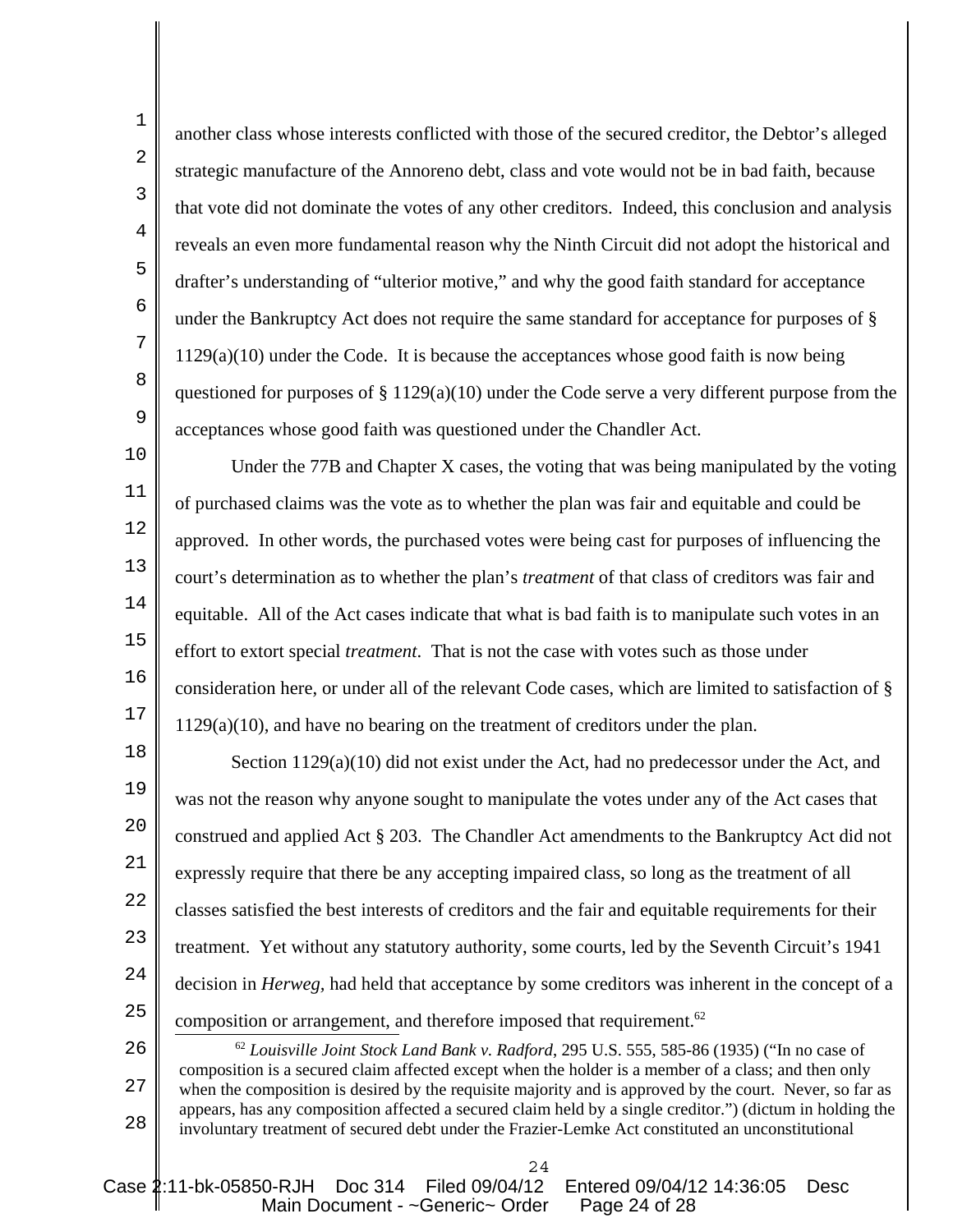| $1\,$          | In 1973, when the Commission On the Bankruptcy Laws of the United States submitted                                                                                                                                  |
|----------------|---------------------------------------------------------------------------------------------------------------------------------------------------------------------------------------------------------------------|
| $\overline{2}$ | its Report recommending revision of the bankruptcy law and consolidating Chapters X, XI and                                                                                                                         |
| 3              | XII, it did not contain any provision expressly requiring an accepting class. Instead, the                                                                                                                          |
| $\overline{4}$ | Commission's draft retained a structure similar to what had existed under the Act, permitting                                                                                                                       |
| 5              | cram down treatment of dissenting classes and determining acceptance "exclusive of those                                                                                                                            |
| $\epsilon$     | creditors and equity security holders who are [so] provided for." <sup>63</sup>                                                                                                                                     |
| 7              | In 1977, however, while Congress was considering both the Bankruptcy Commission's                                                                                                                                   |
| 8              |                                                                                                                                                                                                                     |
| 9              | draft bankruptcy code and the Judges' bill, <sup>64</sup> two bankruptcy court decisions extensively                                                                                                                |
|                | analyzed the "judicial gloss" of Herweg and its progeny and concluded that it was unwarranted                                                                                                                       |
| $10$           | by the statutory language, legislative intent, or purposes of Chapter XII. <sup>65</sup> Both cases therefore                                                                                                       |
| $11\,$         |                                                                                                                                                                                                                     |
| 12             | taking of property); <i>Herweg v. Neuses (In re Herweg)</i> , 119 F.2d 941, 943 (7th Cir. 1941) ("We do not<br>understand that this section [the cram down provision of Bankruptcy Act, $\S$ 461(11)] provides a    |
| $13$           | substitute for an arrangement, nor that it contemplates dispensing with an arrangement when no<br>creditors can be found to consent to it.") (Chapter XII); Hamburger v. Dyer (In re Hamburger), 117                |
| $14\,$         | F.2d 932, 935 (6th Cir. 1941) ("Although an arrangement 'may include: the retention by the debtor                                                                                                                   |
| 15             | of all or any part of his property' $[\S 461(12)]$ this provision is not mandatory and cannot be availed of<br>for the debtors' relief unless it is included in an arrangement approved by the requisite number of  |
|                | creditors affected (§ 466).") (Chapter XII); Kyser v. MacAdam, 117 F.2d 232, 238 (2d Cir. 1941) (It is<br>improper to deprive secured creditors of the right to vote by applying $\S$ 461(11) adequate protection.) |
| 16             | (Chapter XII); Meyer v. Rowen (In re Meyer), 195 F.2d 263, 266 (10th Cir. 1952) ("But, it was                                                                                                                       |
| $17$           | obviously not the purpose of Section 461, sub. 11 to dispense with an arrangement when no creditors<br>can be found to consent to it; nor does it authorize the bankruptcy court to force secured creditors,        |
| 18             | unanimously opposed to the plan, to accept it simply because adequate protection is provided.")                                                                                                                     |
| 19             | (Chapter XII); Taylor v. Wood, 458 F.2d 15 (9th Cir. 1972) (the court affirmed, without comment or<br>analysis, the referee's conclusion that "debtor's plan was incapable of confirmation under Section 467        |
| 20             | or 468 of the Bankruptcy Act where the lone creditor affected refused to accept"); see e.g. In re<br>Northland Const. Co., 2 B.C.D. 1598, 1602 (E.D. Wis. 1976) (the Herweg analysis, although concerned            |
| 21             | with chapter XII, applies with equal force to chapter X).                                                                                                                                                           |
|                | <sup>63</sup> Report of the Commission on the Bankruptcy Laws of the United States, H.R. Doc. No. 137,<br>pt. ii, §§ 7-303(7) & (8) and 7-310(d)(1) (1973), reprinted in VOL. B COLLIER ON BANKRUPTCY App.          |
| 22             | Pt. 4(c) at 816 & 826 (Alan N. Resnik & Harry J. Sommer eds., 16 <sup>th</sup> ed. 2012).<br><sup>64</sup> See the extensively thorough history of the evolution of § 1129(a)(10) in <i>In re Greystone III</i>     |
| 23             | Joint Venture, 102 B.R. 560, 562-66 (Bankr. W.D. Tex. 1989), rev'd on other grounds, 995 F.2d 1274                                                                                                                  |
| 24             | (5th Cir. 1991).<br>$65$ In re Hobson Pike Assocs., Ltd., 1977 WL 182364, at $*7$ , 3 BCD 1205 (Bankr. N.D. Ga.                                                                                                     |
| 25             | Sept. 20, 1977) ("There is no specific or clear statutory authority in Chapter XII that the one and only                                                                                                            |
| 26             | creditor, which is provided 'adequate protection' under $\S$ 461(11) can defeat by mere opposition the<br>plan and prevent confirmation just because the debtor has no other creditor to affirmatively accept the   |
| 27             | plan."); In re Mass. Mut. Life Ins. Co. v. Marietta Cobb Apartments Co. (In re Marietta Cobb<br>Apartments Co.), 1977 WL 182365, 3 BCD 720 (Bankr. S.D.N.Y. Sept. 9, 1977) (The Herweg "reading                     |
| 28             | of the Act would foreclose Chapter XII as a vehicle for the rehabilitation of a debtor with one mortgagee                                                                                                           |
|                | - the norm in a large percentage of today's cases.").                                                                                                                                                               |
|                | 25                                                                                                                                                                                                                  |

Case 2:11-bk-05850-RJH Doc 314 Filed 09/04/12 Entered 09/04/12 14:36:05 Desc Main Document - ~Generic~ Order Page 25 of 28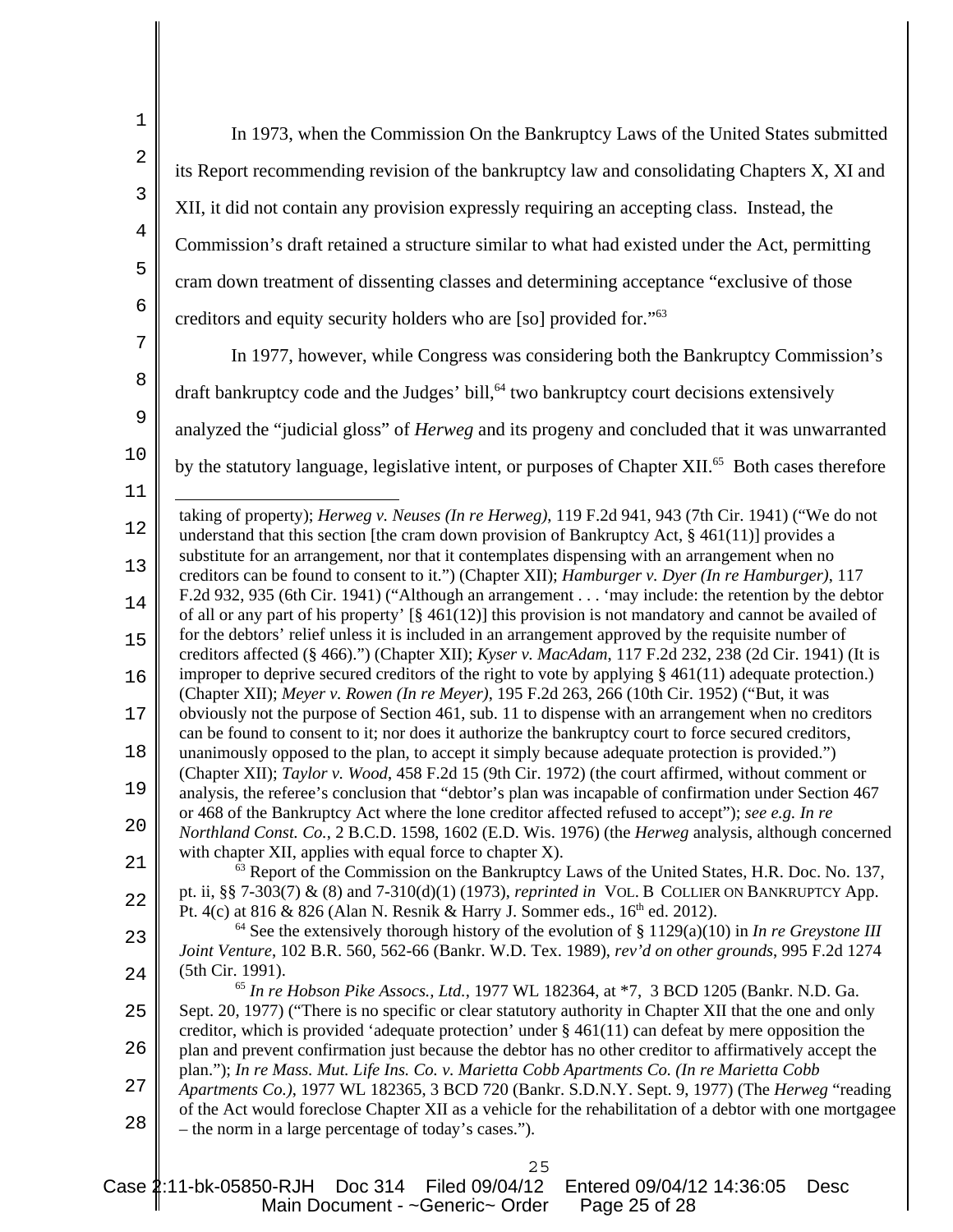3

4

5

6

concluded that a plan could be confirmed that satisfied the best interests, fair and equitable, and absolute priority rules for treatment, even if there was no class that accepted it.

Apparently in reaction to these two decisions Congress considered an amendment to the proposed Bankruptcy Code to require at least one accepting class.<sup>66</sup> All authorities agree that the intent and purpose of § 1129(a)(10) was merely to require "some indicia of creditor support for the debtor's schemes."67

7 8 9 10 11 12 13 14 15 16 17 Section 1129(a)(10) is therefore a purely "technical requirement for confirmation," but "is not a substantive right of objecting creditors."68 Although that bankruptcy court's conclusion has not been explicitly adopted by the Ninth Circuit, it has certainly been implicitly adopted. *Anaheim*<sup>69</sup> is probably the most dramatic case in point. Although § 1129(a)(10) requires acceptance by an *impaired* class, the Ninth Circuit there held that the accepting class could be deemed impaired because its rights were *enhanced* compared to what they would have been under state law. Although the sole purpose of its decision was to determine whether there was the requisite acceptance for purposes of § 1129(a)(10), the *Anaheim* opinion contained absolutely no analysis of the purposes of that requirement, any parties' interests it was meant to protect, or any substantive rights it conferred on anyone. And of course the court's ultimate

23 24 25 26 27 <sup>68</sup> *In re 7th Street and Beardsley P'ship*, 181 B.R. 426, 431 (Bankr. D. Ariz. 1994)(Case, B.J.). *Accord, Greystone III Joint Venture*, *supra*, 102 B.R. at 566 ("If any purpose can be divined from the Code's structure, it is that, in real estate cases such as this, the ultimate confrontation will take place over whether the plan can satisfy the stringent requirements of cram-down imposed by Section 1129(b), not whether it can satisfy the hyper-technical (and largely impractical) requirements of Section 1129(a)(10). This court cannot find any particular congressional intent, either expressed or implied in Congress' sausage-making exercise, that compels this court to read together the various Code provisions in such as way as to confer on secured creditors in cases such as these the veto power for which [the secured creditor] now lobbies.").

28 <sup>69</sup> *L & J Anaheim Assocs. v. Kawasaki Leasing Int'l, Inc. (In re L & J Anaheim Assocs.)*, 995 F.2d 940 (9th Cir. 1993).

<sup>18</sup> 19 <sup>66</sup> *See Greystone III Joint Venture*, *supra* 102 B.R. at 565-66; *In re Polytherm Indus., Inc.*, 33 B.R. 823, 834 (W.D. Wis. 1983); *In re Barrington Oaks Gen. P'ship*, 15 B.R. 952, 969-70 (Bankr D. Utah 1981).

 $20^{\circ}$ 21 22 67 P. Murphy, CREDITOR'S RIGHTS IN BANKRUPTCY, Section 16.11, at 16-20 (1980), *quoted in Polytherm*, *supra*, 33 B.R. at 835 and *Barrington Oaks, supra*, 15 B.R. at 969. "This court cannot find any particular congressional intent, either expressed or implied in Congress' sausage-making exercise, that compels the court to read together the various Code provisions in such a way as to confer on secured creditors in cases such as these the veto power for which [the secured creditor] now lobbies." *Greystone, supra*, 102 B.R. at 566.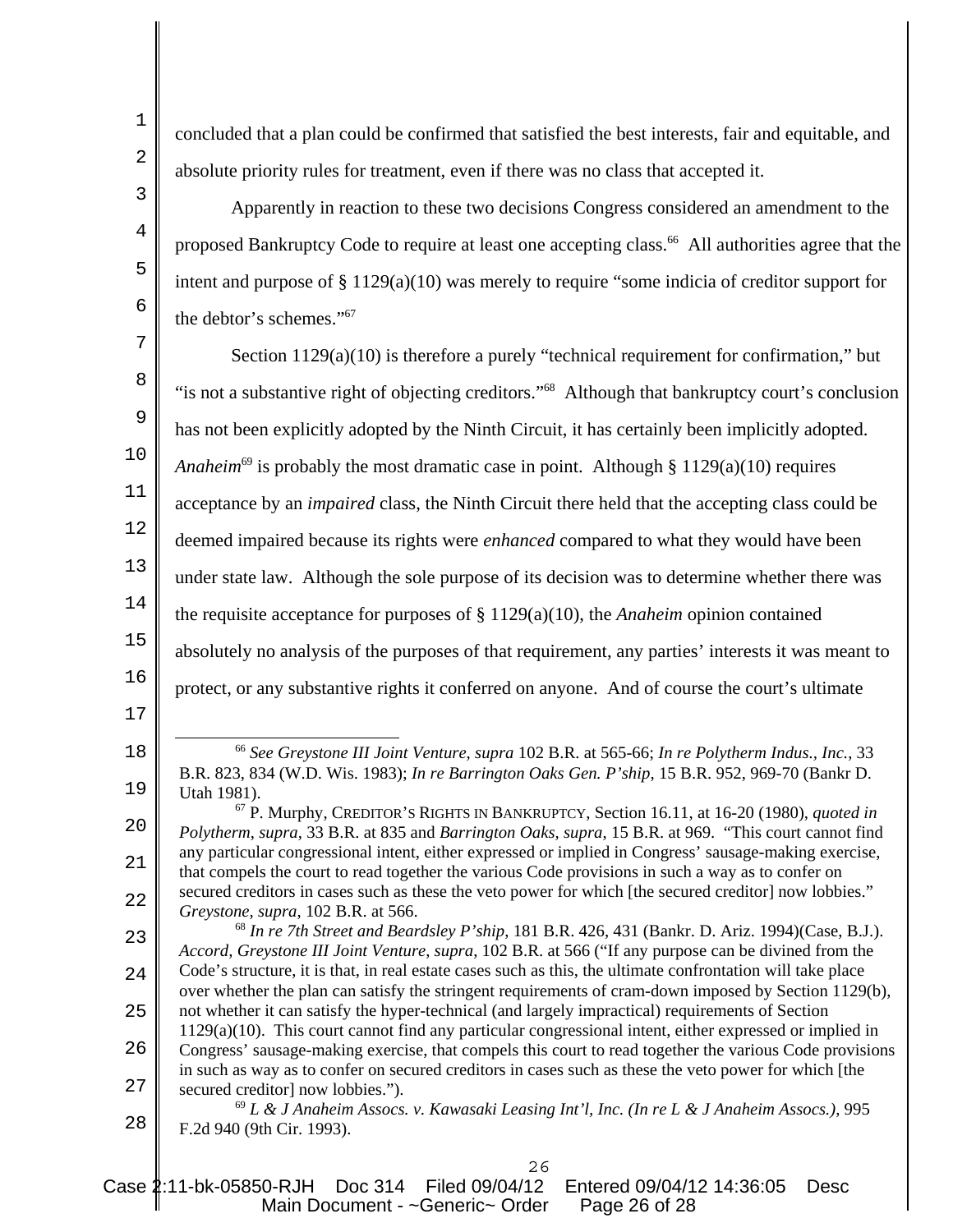1

8

necessarily implies that the Ninth Circuit regards the issue as highly technical, if not academic or even Talmudic. And *Figter* itself leads to the same conclusion. In concluding that there is no bad faith in a secured creditor purchasing claims in order to dominate the vote of unsecured creditors, with whom it shared no interest, the Ninth Circuit never even mentioned, much less considered, the purpose of  $\S 1129(a)(10)$ , any rights or interests it might have been intended to protect, or even the interests of the other unsecured creditors in the dominated class who declined to sell their votes.

conclusion, that "impairment" for purposes of that provision can mean "improvement,"

9 10 11 12 13 14 15 16 17 18 19  $20^{\circ}$ 21 22 23 24 25 26 27 The most logical conclusion of why the Ninth Circuit in *Figter* failed to apply the same meaning of good faith as applies under  $\S 1129(a)(3)$  – consistency with the purposes of the Code – and why it failed to apply the original, historical and draftsmen's intent and understanding of bad faith as consisting of motives ulterior to those of the class being dominated, is because it regards § 1129(a)(10) as a purely technical requirement that neither protects nor confers any substantive rights. Thus for purposes of  $\S 1129(a)(10)$ , the court will not inquire into the motives for the alleged manipulation of the votes so long as they are consistent with the party's proper role and capacity in the case. Both parties are free to manipulate this provision, so long as it is not done out of malice, a competitor's interest to destroy the debtor, or an attempt to extort preferential treatment. Therefore that permissive manipulation to satisfy this purely technical requirement must include the strategic pre-petition creation of a debt in anticipation of it ultimately providing the accepting impaired class vote, so long as there is no fraud, no injury to anyone's rights or interests, and no attempt to extort more than either that accepting creditor or the debtor/plan proponent would be entitled to under the other confirmation requirements. It is no more improper for a debtor to manufacture a class to provide that acceptance than it is for a creditor to manufacture its denial by purchasing and voting claims of creditors whose interests it does not share. Put another way, just as the outvoted creditors' interests were of so little concern to the Ninth Circuit in *Figter* that they did not merit any mention, so the Lender here has no cause to complain about how another class of creditors provided the satisfaction of §

27